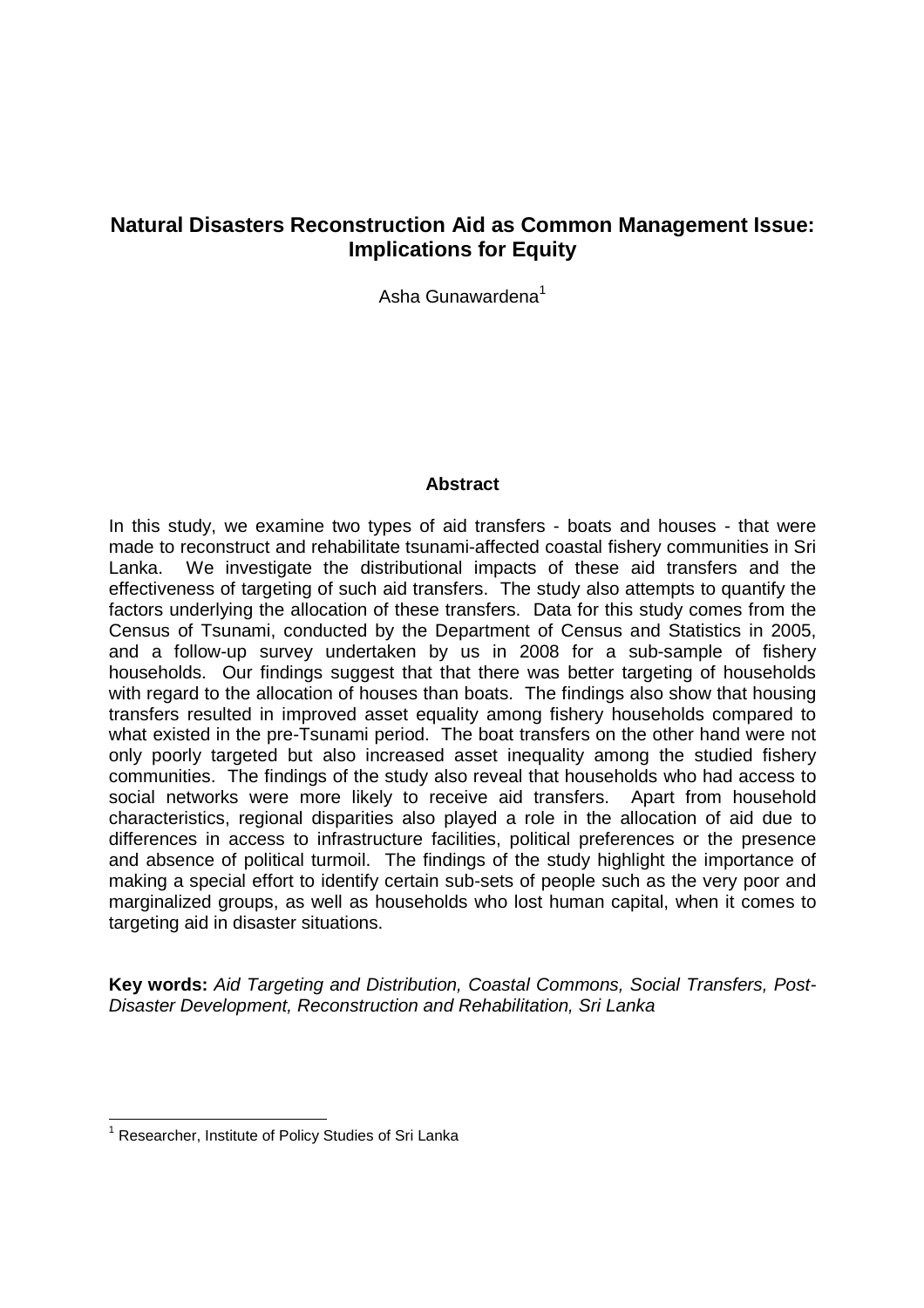## **1 INTRODUCTION**

Natural disasters are becoming an increasingly more prominent feature of the global landscape. In recent years, the world has witnessed massive destruction due to natural disasters. The frequency of occurrence and the economic impact of such disasters have been increasing from the 1970s (CRED, 2008). South Asia in particular is highly susceptible to such natural disasters due to high population density, high levels of poverty, and the heavy dependence on monsoonal rains. Floods, wind storms, earthquakes, droughts and wave/surges including Tsunamis were the main types of natural disasters that have created havoc in the region in the recent past. The number of recorded natural disasters in the region from 1990-2007 were about 680, which resulted in some 400,000 human deaths and large numbers of people injured and displaced, in addition to the massive losses economically (CRED 2008).

Development aid in terms of social transfers to the victims of the calamities plays a major role in post-disaster situations of South Asian countries given their high vulnerability to such risks as well as other factors such as their low-income levels.. Recent studies have shown that the priority in such situations should not only be on increasing the aid effort by raising and transferring more money but on increasing aid effectiveness by targeting the right recipients (Mavrotas, 2009). Very few studies to date have investigated post-disaster development aid in order to determine how effective these interventions are in achieving the intended objectives.

Sri Lanka was one of the countries most affected by the Asian Tsunami that occurred on December 26, 2004, which resulted in more than 35,000 dead, over 20,000 injured, and several hundred thousand people displaced (GOSL 2005). This is also the largest natural disaster in the recorded history of Sri Lanka. The loss of or damage to property was equally high. About 89,000 houses were fully or partially damaged (DCS, 2005). The number of people who lost their livelihoods amounted to 150,000. The fisheries sector was the most seriously affected economic sector. The loss of lives among fishermen was estimated at 5000 with 71,500 households directly affected. Fishermen lost about 16,000 crafts while roughly 7000 crafts were damaged due to the Tsunami (Amarasinghe, 2006). The total property damage in the fisheries sector, including damage to fisheries infrastructure, was estimated at US \$391 million (ICSFW, 2005). In addition, many coastal protection structures and coastal ecosystems were either disturbed or destroyed.

Following the Tsunami, Sri Lanka was fairly efficient and effective in providing immediate relief to the victims. However, rehabilitation proved to be more challenging especially in the fisheries sector due to a variety of reasons. The delivery of post-Tsunami interventions was not systematic and planned. Concerns have also been raised about poor targeting and distributional issues (MFAR, 2006) in a context where accurate pre-Tsunami information was not available. The situation was aggravated by poor coordination among government agencies and local and international donors as well as local level poor capacities with regard to receiving and distributing aid. This was compounded by the different interests and priorities of donors.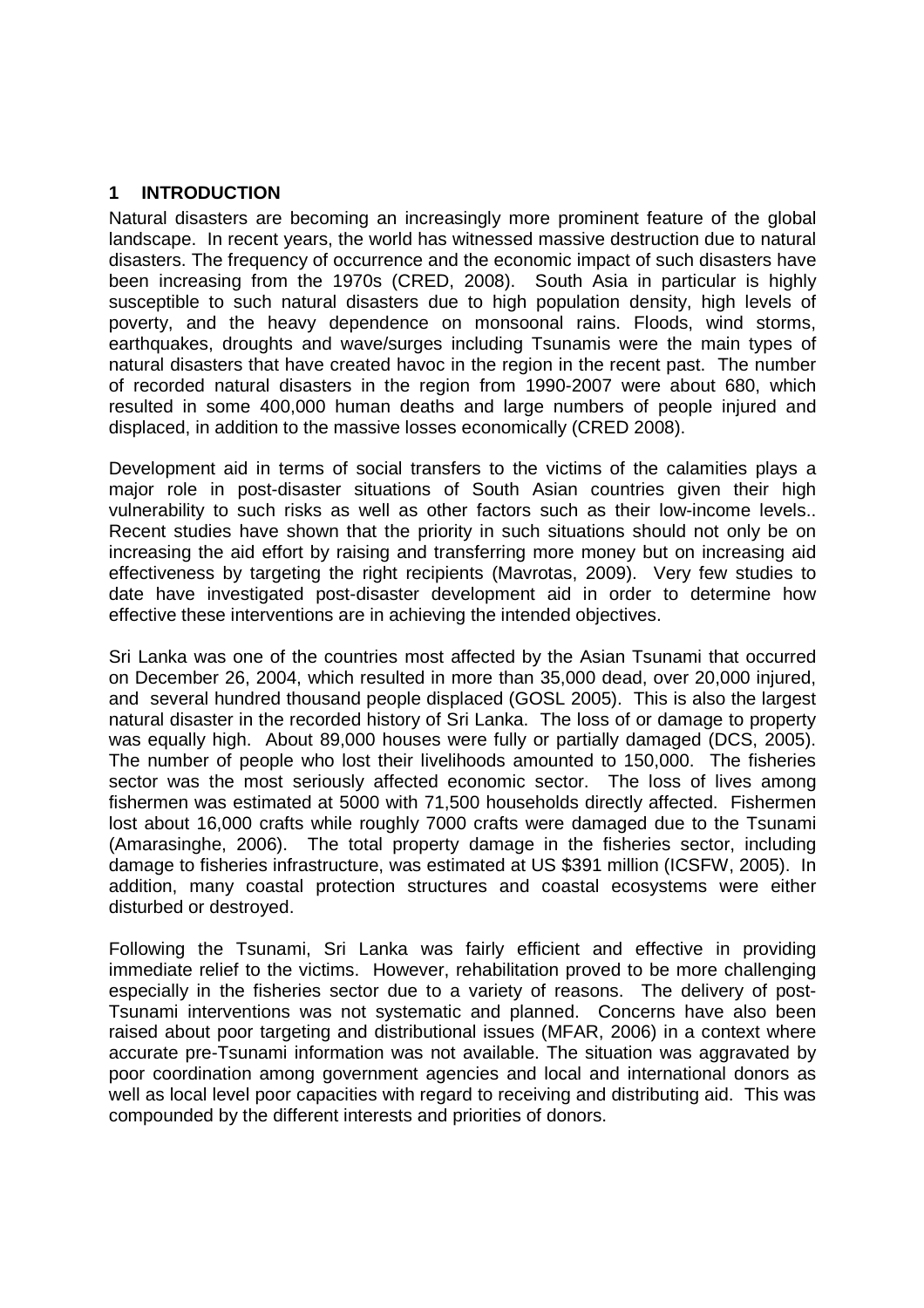This study seeks to examine how well aid was transferred during the post-Tsunami period in Sri Lanka. It focuses on two main social transfers: the transfer of houses and boats, as part of efforts to rehabilitate Tsunami-affected fishery communities in six districts of Sri Lanka. The study asks three sets of questions: a) were households who received aid in the post-Tsunami period better-off relative to the pre-Tsunami situation i.e. did aid improve the asset holdings of affected households? And, did aid transfers result in more equitable distribution of assets among households or did they result in households becoming more un-equal i.e. what was the distributional impact of such asset transfers on affected fishery households? b) how effective was aid targeting, i.e. did households who lost assets due to the Tsunami receive aid or did aid go to the wrong recipients? And c) what were the determinants of aid allocation at the household level.

The study draws its data from a census of Tsunami-affected households that was conducted just after the Tsunami and a follow-up survey of a sample of Tsunamiaffected fisher households conducted in 2008. The study findings reveal that the targeting and allocation of housing aid was better compared to boat aid. In addition, the distribution of houses in the post-Tsunami period was also more equal when compared with the pre-Tsunami situation. On the other hand, the distribution of boats was less equal resulting in small boat owners losing benefits they had previously enjoyed while relatively big boat owners gained more expensive boats. However, it is interesting to note that total asset (houses and boats) distribution among households in the post-Tsunami period become more equal compared to the immediate pre-Tsunami situation.

We observe regional disparities in the allocation of aid. The findings of the study show that access to social networks plays a significant role in receiving aid by households. Further, households that experienced loss/death of, or injury to, a family member (members) were more likely to allocated cheaper houses and were less likely to own boats in the post-Tsunami period, i.e. they seem to be discriminated against in aid delivery. Thus, there is a need for donors to be alert to special sub-sets of people in disaster situations and to make a special effort to reach them in their aid transfers.

The rest of the paper is organized as follows. Section 2 reviews the available literature on the targeting of social of transfers. Section 3 describes the policies and programs on the distribution of houses and boats in the post-Tsunami period. Section 4 discusses the study area, the data and the data collection methods. Section 5 examines the distributional impact of asset transfers and Section 6 investigates the effectiveness of the targeting of these asset transfers. Section 7 attempts to examine the determinants of allocation of aid transfers. The final section concludes with policy recommendations.

## **2. TARGETING OF SOCIAL TRANSFERS**

The basic aim of any development aid within a country is improving the welfare of beneficiaries and ultimately improving social and economic distribution within the community and society. Targeting specific groups may be preferable to universal transfers for several reasons. Firstly, most such interventions are provided by the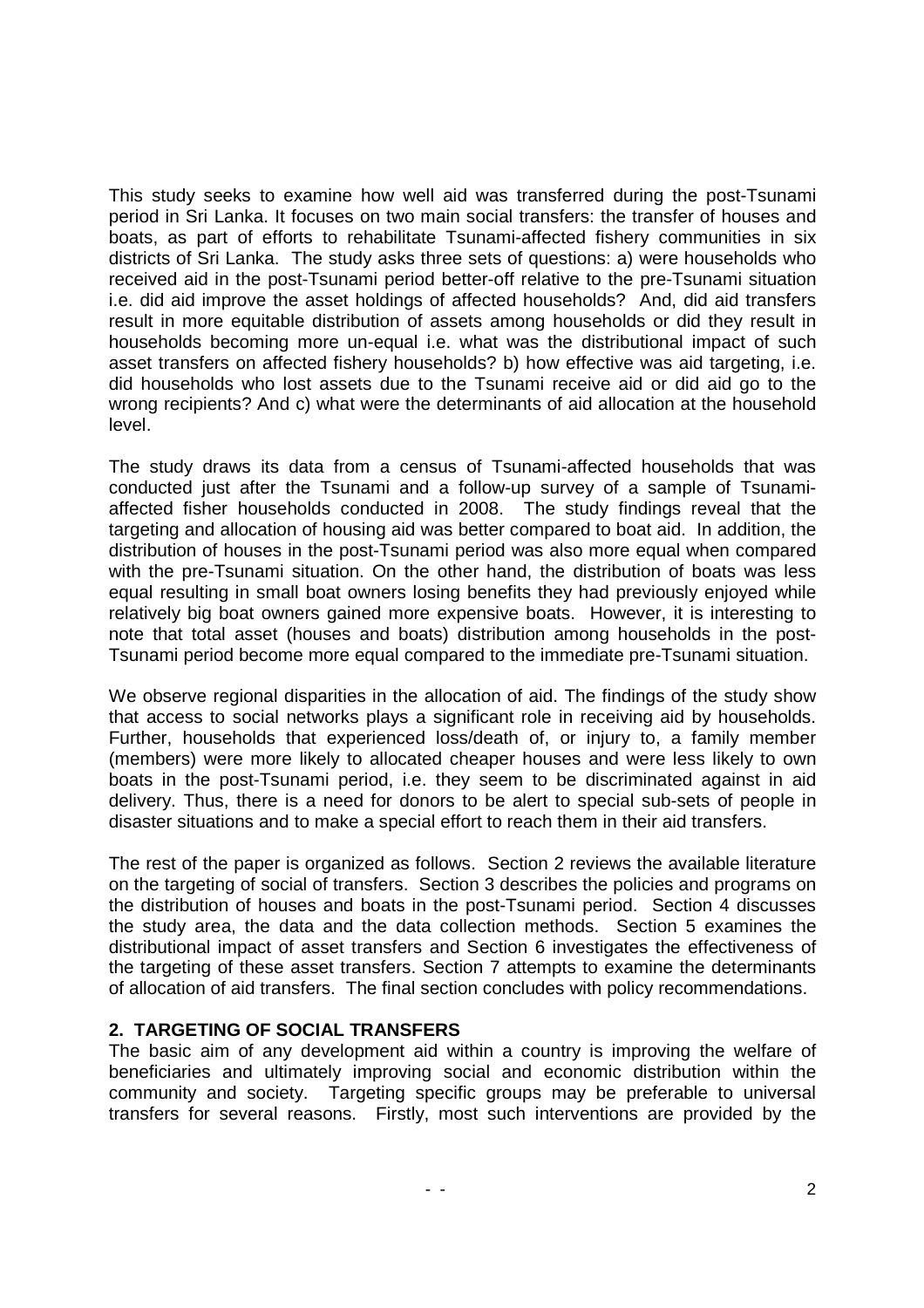government which is constrained by a limited budget. Thus, an efficient and effective use of the available budget while meeting the objectives of the intervention is important (Coady et al., 2004; Basely & Kanbur, 1990). Secondly, universal transfers can distort the local economy, for example, food-aid distribution can affect local food prices and labour allocation (Jayne et al., 2002).

Targeting is also associated with costs. Improved targeting will likely incur administration costs such as the costs of gathering information, conducting surveys and conducting means-testing of households. In addition, the time taken for precision targeting will also be comparatively high. Moreover, there will be private costs to the beneficiaries involved in receiving transfers. For instance, in cases of "cash-for-work" programs where targeting is done through self-selection, households have to bear the cost of foregone income opportunities, the opportunity cost of queuing, and the cost of providing necessary documents to prove their eligibility (Coady et al., 2004). Apart from private costs, there can be indirect costs as beneficiaries may change their behavior in order to meet the eligibility criteria. Social stigma associated with being a beneficiary is another fall-out that the beneficiaries may encounter within the community while there can be political costs due to a reduction in social cohesion because the targeting of a particular group may lead to resentment among non-targeted groups in the community against the recipients. These costs imply that there could be a trade-off between targeting specific group of people and reaching a high number of beneficiaries.

Researchers have come up with three main approaches to the targeting of social transfers: individual or household level assessment, categorical targeting and selfselection. Individual or household level assessment can be done in three different ways: mean testing, proxy mean testing, and community based targeting (Coady et al., 2004). Mean testing compares the income or expenditure of an individual or household with some threshold level. Proxy mean testing uses a few indicators, such as certain household characteristics that are easy to observe, and develops a score for each household on that basis. In case of community-based targeting, donors delegate the authority to the community to select the beneficiaries. The second main approach, or categorical targeting, happens when only individuals or households in a specific category are eligible to receive intervention. Targeting based on region (geographical targeting) or demographic factors such as age and sex can be included under this category. The third approach, or self-targeting, provides universal eligibility with no administrative restrictions on participation but its design is such that it encourages the more needy to participate because it factors in the differences between the private cost of participation for the poor and wealthy households(Coady et al., 2004). Examples are programs that involve low-quality subsidized food, queuing to obtain transfers, or cashfor-work where the opportunity cost of participation is costly for wealthy households.

The targeting of aid for the purpose of social transfers is a challenging task while measuring the performance of such programs is even more difficult. Barrett (2002) associates poor targeting with mainly two kinds of problems: errors of exclusion (i.e., missing intended beneficiaries) and errors of inclusion (i.e., providing benefits to the non-needy). However, this approach using the above two indicators has limitations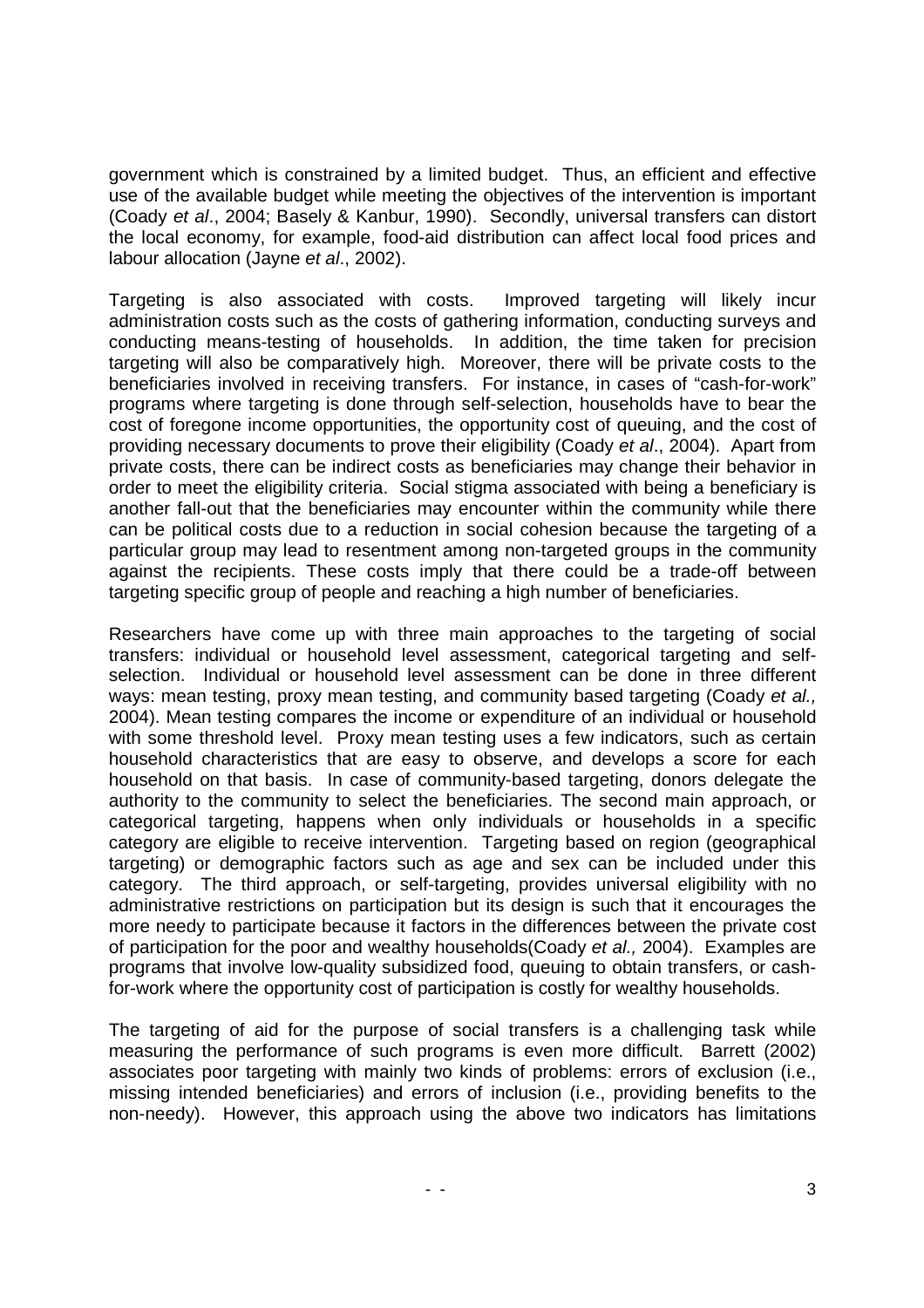such as its failure to account for more distributional information and its focus on only the number of recipients but not the amount of transfers (Coady et al., 2004). In this paper, we examine the effectiveness of targeting by looking at errors of exclusion in housing and boat transfers (see section 6 for further details).

It is useful to examine the factors influencing the targeting and allocation of aid to households. But only a few studies are available to date on a multivariate household level analysis of the targeting of social transfers. Galasso & Ravallion (2000) analyzed targeting and the distribution of food-for-school programs in Bangaladesh and found that decentralized social programmes are mildly pro–poor. They observed better targeting with in villages.. In addition, they found that the presence of local institutions such as cooperatives of farmers and landless appear to be associated with pro-poor targeting while the presence of recreational clubs has opposite effect. Jayne et al. (2002) on the other hand have examined the factors underlying the allocation of food aid and the extent to which the food aid targets poor households and communities. They undertook a multivariate household analysis using a comprehensive set of panel data from Ethiopia and found that there was a spatial rigidity in food-aid distribution over time due to the fixed cost of setting up operations, political lobbying by the recipients, and/or other reasons. They concluded therefore that food aid had not reached the poorest households and communities in that region. In Section 7 of this paper, we build on these two papers to examine the determinants of boat and housing transfers in Sri Lanka.

The literature on targeting focuses largely on relief programs such as food aid, cash-forwork, and food-for-work. There are also studies on conditional programs such as cash for school enrollment and regular attendance at health care programs.<sup>2</sup> Our study, on the other hand, focuses on asset transfers: housing and boats, for the purpose of rehabilitating Tsunami-affected fishery households. These asset transfers aim at achieving long-term development among the affected households. To date, there has been very little development literature on the targeting of asset transfers, especially in post-disaster situations.

## **3. POLICIES AND PROGRAMS ON HOUSING AND BOAT DISTRIBUTION IN THE POST-TSUNAMI PERIOD**

There was a high level of interest from the government, multilateral donors, international and local NGOs, and the local private sector in rehabilitating the affected people in the immediate aftermath of the 2004 Tsunami. However, the rehabilitation of affected households posed a challenge due to many reasons. First, there was little coordination

 2 Conditional cash transfers are currently popular and extensively used in several countries. These programs provide money to poor families, conditional on certain behaviors, such as compulsory school enrollment of children and regular attendance at child-care services.

Such programs are aimed at addressing not only short-term consumption needs but also long-term poverty reduction via human capital accumulation through improvements in education, health and nutrition. Evidence from many countries suggests that large efficiency gains (reducing leakages) can be achieved by improving targeting to poor households and better calibration of conditional transfers as opposed to the universal uniform cash transfers ( Janvry and Sadoulet, 2006).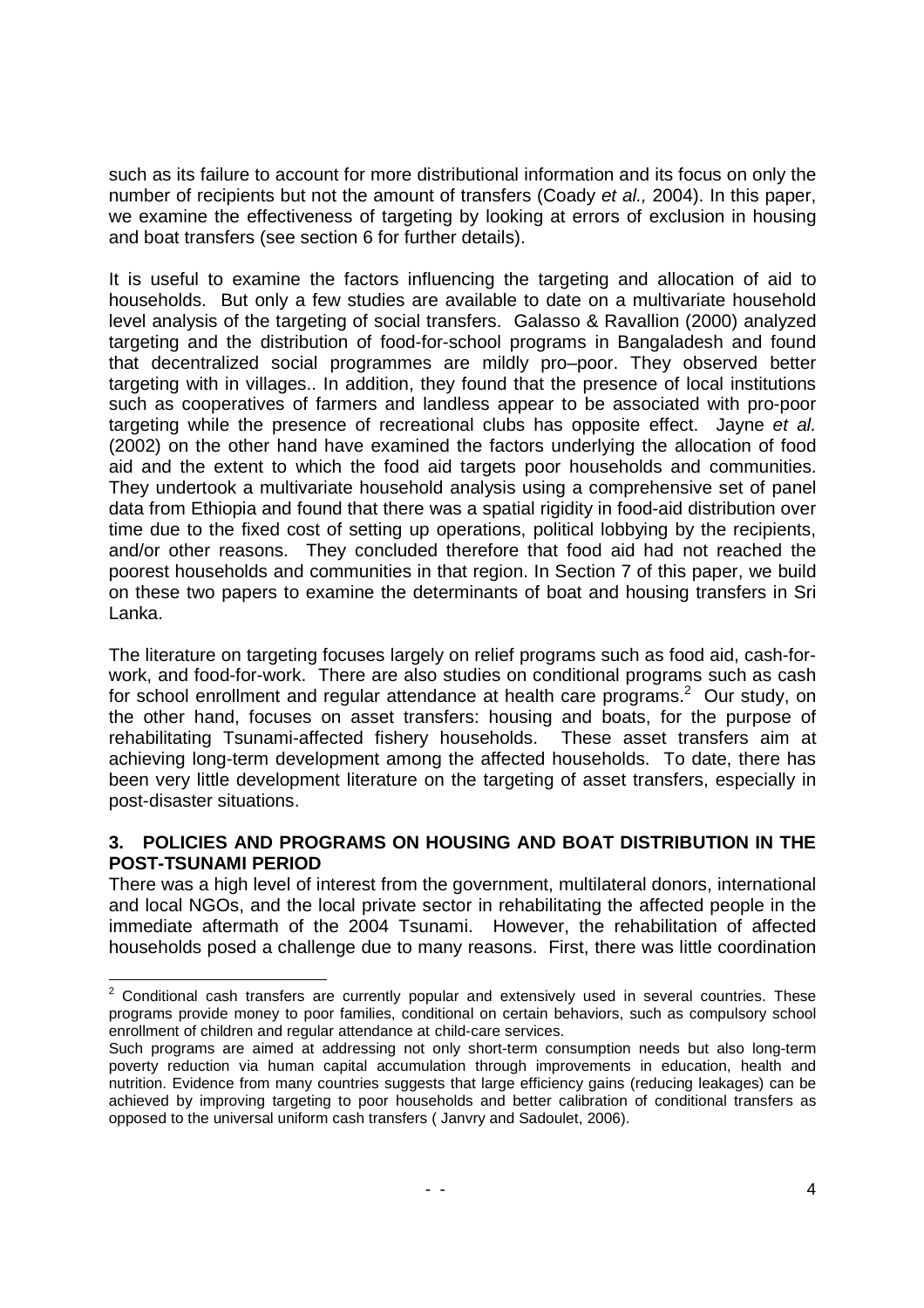and planning behind this interest and effort. Different donors had different interests, budgets and time-constraints. For example, when it came to replacing boats, providing small coastal boats was seen as an attractive quick fix as well as a way to publicize their work for many NGOs and other donors who were under pressure to distribute a large amount of funds within a short period of time (MFAR, 2006). The problem was compounded by the absence of accurate reliable pre-Tsunami data as some of the information available with village heads had also been washed away in the Tsunami waves. In case of the fisheries sector, the main problem had to do with the lack of information on the composition of the fishing fleet and of fishery households, especially in the case of small scale fishers, due to the informal nature of their vocation. Although the registration of boats was a legal requirement for fishing, a majority of small-scale fishers had not registered and obtained licenses. Furthermore, the lack of prior exposure to and thus experience of disasters of such magnitude and, hence, the lack of capacity at local levels to deal with the contingencies arising from them made development efforts more difficult.

Our field discussions with affected households revealed that a permanent house was the main priority of affected people as a majority of them were living in temporary shelters. In March 2005, the government declared a no-build zone (which was meant to be a buffer zone) of 100m in the southern and western provinces and 200m in the northern and eastern provinces. In addition, the government introduced two approaches to providing housing assistance: the owner-driven program for households that were located outside the buffer zone and the donor-driven program for those that were located within the government-declared buffer zone. The government agreed to provide grants and loans to those whose houses were fully (that is, more than 40% damage)<sup>3</sup>or partially damaged and lived outside the declared buffer zone in order to rebuild their houses in the same location. In order to qualify for the entitlement, the government required the households to provide proof of ownership to the land on which they lived.

This policy did not permit families who lived within the buffer zone limit to rebuild their damaged or destroyed houses. Thus they were to be provided with new houses built with donor assistance on government land while allowing them to retain ownership of the original land. Nor did the government require them to demonstrate ownership of the former land in order to qualify for housing assistance. Guidelines were set by the Urban Development Authority (UDA) on the floor size (a minimum 500 sqft) of the new houses and on the amenities that the houses would be provided with such as electricity, drinking water, sanitation, drainage and access roads, etc. The other feature of this policy was a "house for house", according to which even extended families were entitled to receive only one standard-sized house irrespective of how big their former house had been (GOSL, 2005)

 3 Housing grants given by the government were Rs 100,000 (USD 1000) for partially damaged houses and Rs 250,000 (USD 2500) for fully damaged houses.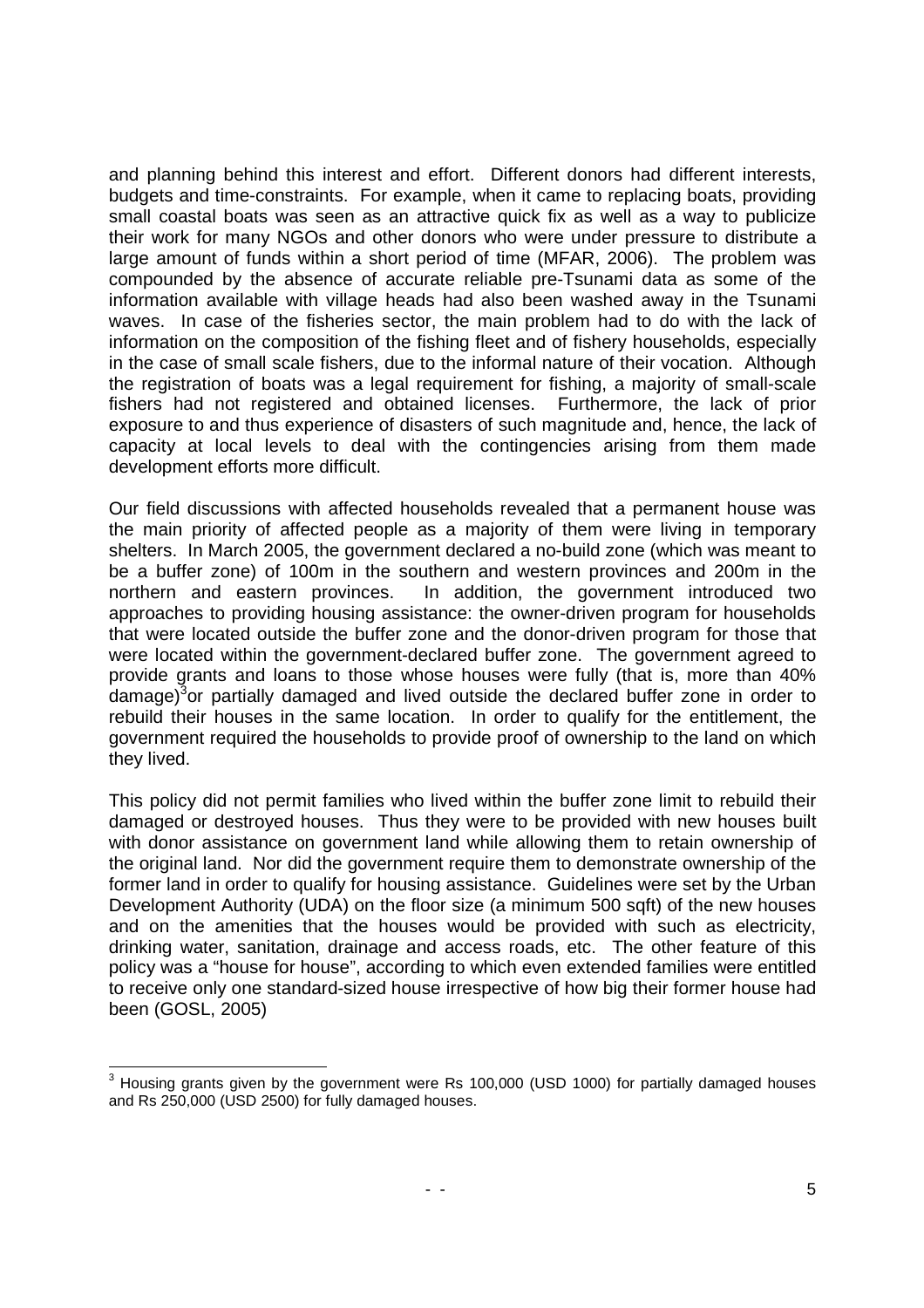Unfortunately, the progress of the house construction and resettlement program has been slow because of the unavailability of suitable lands close to the affected villages. This has forced households who lived within the buffer zone to continue in temporary shelters for years. The slow pace led the government to relax the buffer zone policy in 2006 along with a revised Tsunami housing policy. The revised housing policy refers to two zones<sup>4</sup> based on the Coastal Management Plan of 1997 of the Coast Conservation Department and aims at providing housing to all affected households irrespective of whether they owned land formerly or not. In addition, the government and other donors arrived at co-financing arrangements to build houses as the housing grant provided through the government was inadequate. The government also introduced a system of cash grants (IPS, 2006).

Most of the post-Tsunami livelihood programs focused on providing cash for work, the replacement of assets (that is, boats and fishing tools), grants and loans to start a small business, and alternative livelihood training programs. However, there were not many livelihood training programs focusing on the fishery sector. Hence, only some fishery households in Trincomalee received training on boat repairing. While the fishery sector lost a lot of physical assets, livelihood programs confined themselves mainly to the provision of boats and fishing tools and did not extend to the implementation of holistic livelihood restoration. Boat donations were mainly by NGOs and poor coordination between the government and NGOs as well as the absence of an accurate information system in the fishery sector made targeting more challenging (MFAR, 2006). Moreover, unlike in the case of house transfers, there was no policy when it came to the targeting and allocation of boats.

Two studies prior to the Tsunami have shown that the coastal fisheries sector in Sri Lanka has reached the optimum level of exploitation and further exploitation would lead to over-exploitation (Dayaratne, 1996; Wijeratne, 2001). These studies indicate therefore the necessity of controlling the fishing effort and introducing proper management strategies in order to avoid the depletion of stocks. National-level data from the Boat Census conducted by MFAR in 2006/2007 reveals that the total fishing fleet has increased by 35% in the post-Tsunami period when compared with pre-Tsunami numbers (MFAR, 2008).

## **4. STUDY AREA AND DATA**

## **4.1 Data collection**

The 2004 Tsunami affected thirteen coastal districts in Sri Lanka (see Map 1). Of the thirteen districts, 8 were more severely affected in terms of the extent of the impact on livelihood activities, the extent of the damage to housing units, and the number of the injured and dead in households. We thus choose to focus on those 8 districts. However, we decided to leave out the two districts from the Northern Province because of difficulty in collecting data from these areas due to the uncertain security situation that prevailed in northern Sri Lanka at the time of data collection. We are thus left with 6

<sup>1</sup> <sup>4</sup> Zone 1 refers to state reservations within the Tsunami-affected coastal areas while Zone 2 refers to the other areas.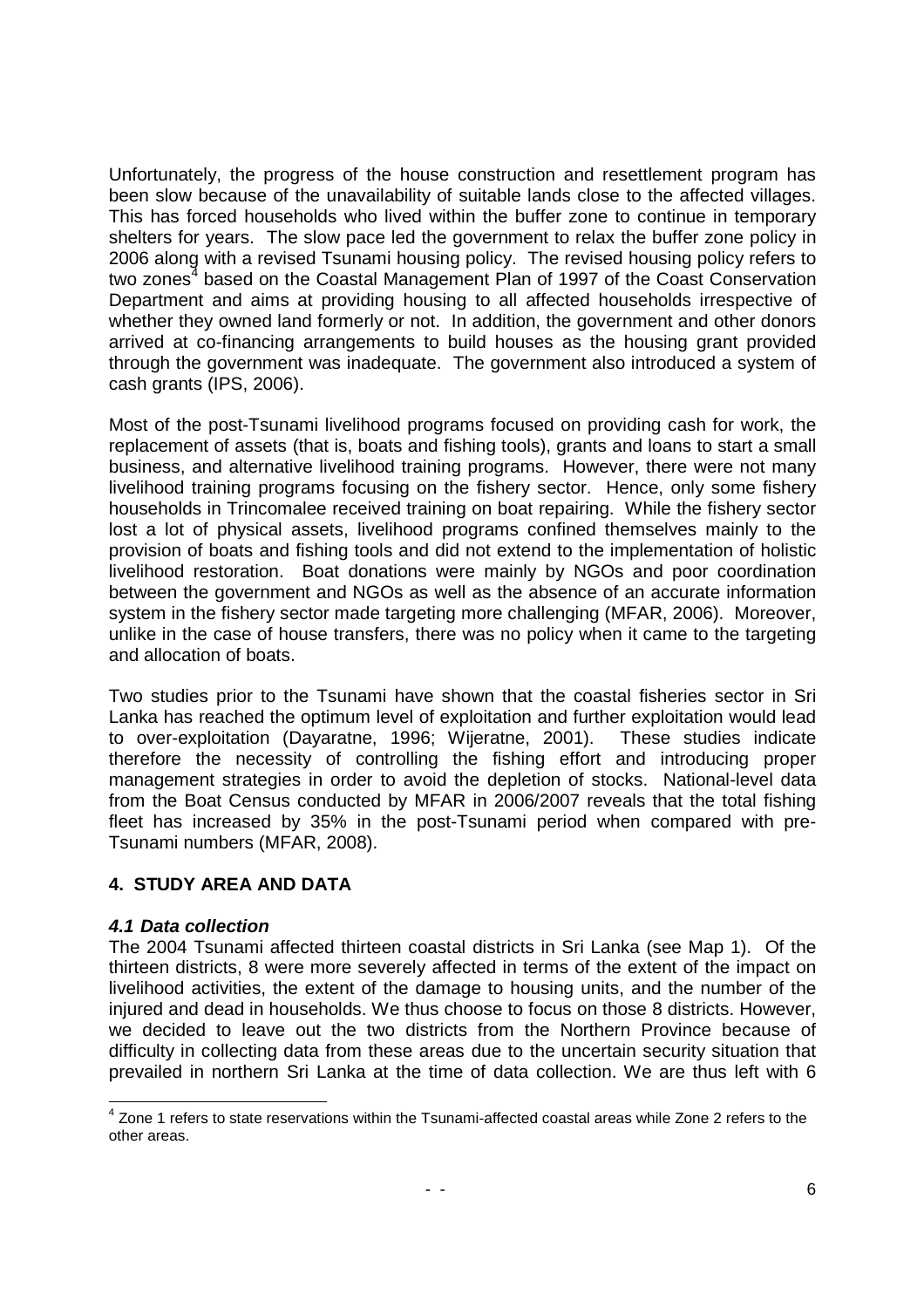districts: Galle, Matara and Hambantota from the Southern Province and Batticaloa, Trincomalee and Ampara from the Eastern Province<sup>5</sup>.

The study used the Tsunami Census conducted by the Department of Census and Statistics, Sri Lanka, in 2005 as its source for baseline data. The Census had based its identification of households for the survey on the housing damage that occurred due to the Tsunami. The Census covered pre-Tsunami socio-economic conditions, the extent of damage to household members (both deaths and injuries), and data on both the ownership of the pre-Tsunami house and other assets as well as the damage to the house and other assets due to the Tsunami. In addition, we used the Census of Fishing Boats conducted by the Ministry of Fisheries and Aquatic Resources in 2006/2007 for purposes of cross-checking current boat ownership of households.

We also collected primary data using both quantitative and qualitative methods. We used data from the Tsunami Census as baseline information in order to draw a stratified random sample of fishery households which was 396 in number. We carried out a follow-up survey of the 396 fishery households in the selected 6 districts. As there are several Divisional Secretary's Divisions (DSDs) under each selected district, we decided on the number of DSDs to be surveyed based on the percentage of affected fishery households that lived in each district. We listed the number of DSDs from each district where more than 10% of the fishery households were affected. We randomly selected the number of DSDs required for each district from this list. For each selected DSD, we identified a list of Grama Niladari Divisions (GNDs) where there were more than 5% affected fishery households. We then selected three Grama Niladhari Divisions (GNDs) from each selected DSD. Table 2 shows the selected DSDs and GNDs from the 6 districts. The study selected 39 GNDs from the 13 DSDs. Once again, we randomly selected ten fishery households from each selected GND (see Table 1 for more details).

We collected data from the selected sample of fishery households with the use of a pretested structured questionnaire (see Annexure 2). The questionnaire obtained post-Tsunami information (that is, the situation that prevailed in 2008) on the fishery households such as their socio-economic status, family information, home ownership and ownership of livelihood-related and other assets, housing conditions, access to infrastructure, access to community-based organizations, and sources and amount of various assets received as aid.<sup>6</sup> In addition, we recalled data which were not available in the Tsunami Census such as pre-Tsunami data on livelihood-related assets.

Two qualitative methods were employed in order to obtain an in-depth understanding of the context and issues:

- a) Key informant interviews**:** We conducted interviews with key informants such
- as relevant government officials, fishery inspectors, Grama Niladhari,

 5 Sri Lanka is divided into 9 provinces namely Southern, Northern, Eastern, Western, Central , North Western , North Central, Uva and Sabaragamuwa

<sup>&</sup>lt;sup>6</sup> However, we do not have information on the actual amount of housing aid received by each household.

 $7$  Grama Niladhari is the official designation of the officer in charge of the village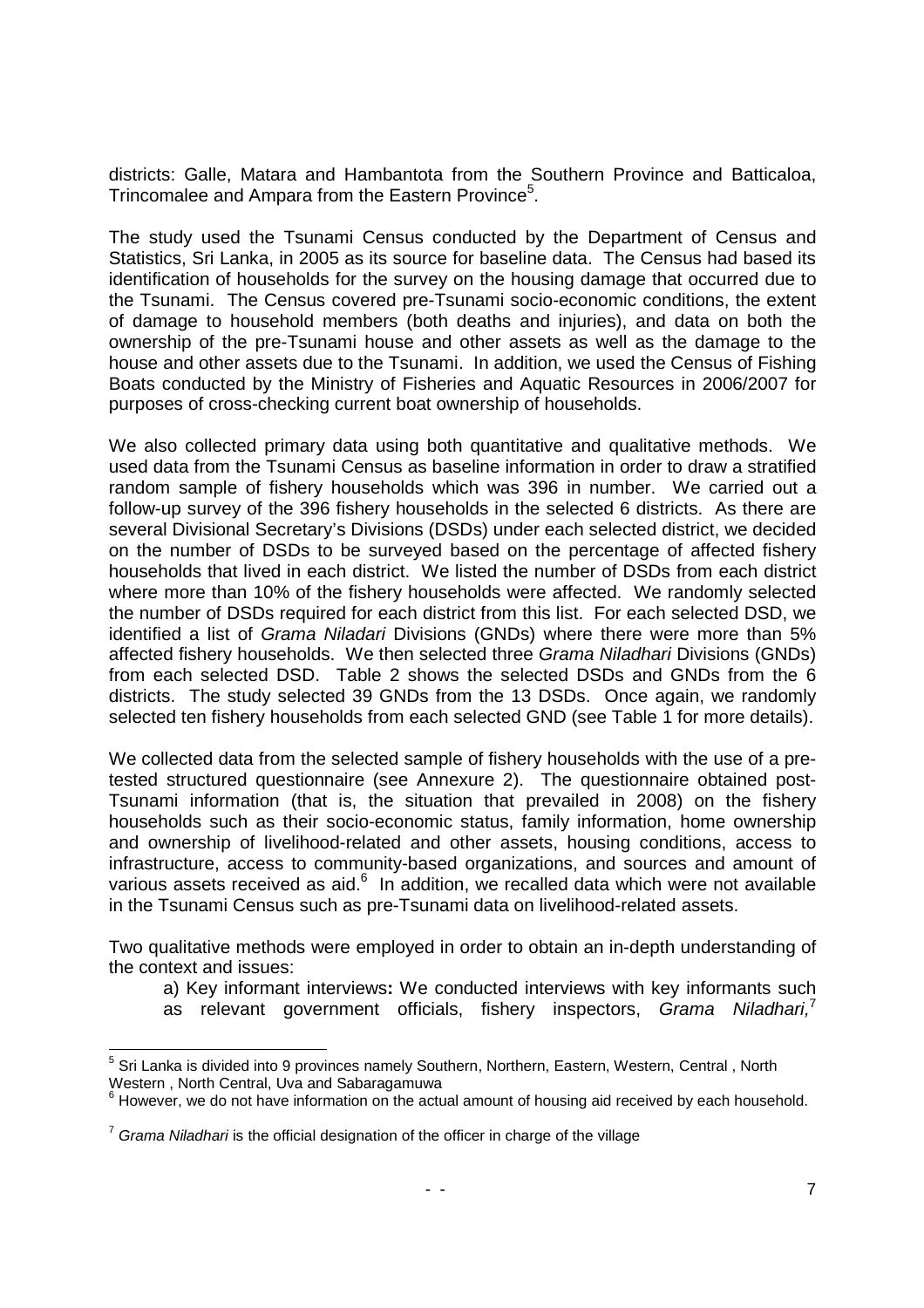representatives of fishery cooperatives, and officials of other relevant organizations in order to get a better understanding of the issues related to the targeting of beneficiaries and problems related to post tsunami reconstruction. We conducted these interviews in each of the six districts during the first quarter of 2008.

b) Focus group discussions**:** We conducted nine focus group discussions in the selected communities in the six districts chosen (see Table 1). Each focus group consisted of different types of fishers (boat owners, crew members, etc.) and households who engaged in the fish trade and other related services. Participants of the focus group were selected with an eye to representativeness in terms of the major age groups (young, middle aged, old) and socio-economic status. We utilized the information collected and knowledge gained from in-depth interviews and focus group discussions in order to develop the structured questionnaire for the household survey.

**4.2 Construction of variables: Calculation of current and pre-tsunami asset values**  We used the guidelines of the Urban Development Authority (UDA) to calculate house values. First, we classified houses as temporary or permanent based on materials used for construction (i.e., wall, roof and floor materials). Then we calculated house values based on floor area, age of the house and house type with the use of UDA guidelines (for further details, see Annexure 1). We calculated pre-Tsunami house values at current prices in order to adjust values against inflation.

We collected the current value of boats and the current value of the pre-Tsunami boats from our household survey. In addition, we collected information on boat type and the year the household bought or received the boat. We checked the boat values given by households against values available from MFAR and private boat yards based on the boat type and the age of the boat. We assumed 5% boat depreciation for each year and the productive period of a boat as 15-20 years. $8$  We value both pre-Tsunami and current boats at 2008 prices in order to adjust against inflation.

## **4.3 House reconstruction and boat replacement in the sample**

The following two subsections provide a description about the data obtained from the follow- up survey of the tsunami affected households with reference to housing and boat assets.

## **4.3.1 Reconstruction of houses**

In our sample, 62 percent of the households had fully damaged houses while the rest of the households had partially damaged houses. The majority (67 percent) of the households had received housing aid through the government, followed by NGOassisted households at 65 percent, with 7 percent of receiving assistance from the private sector and community-based organizations. It is important to note that most of the households had received housing aid from more than one source. For example 45 percent of the households had received housing aid from both the government and the

The mannolen and the mannolen and the mannolen and the mannolen assumed that there is no salvage value for this type of boat.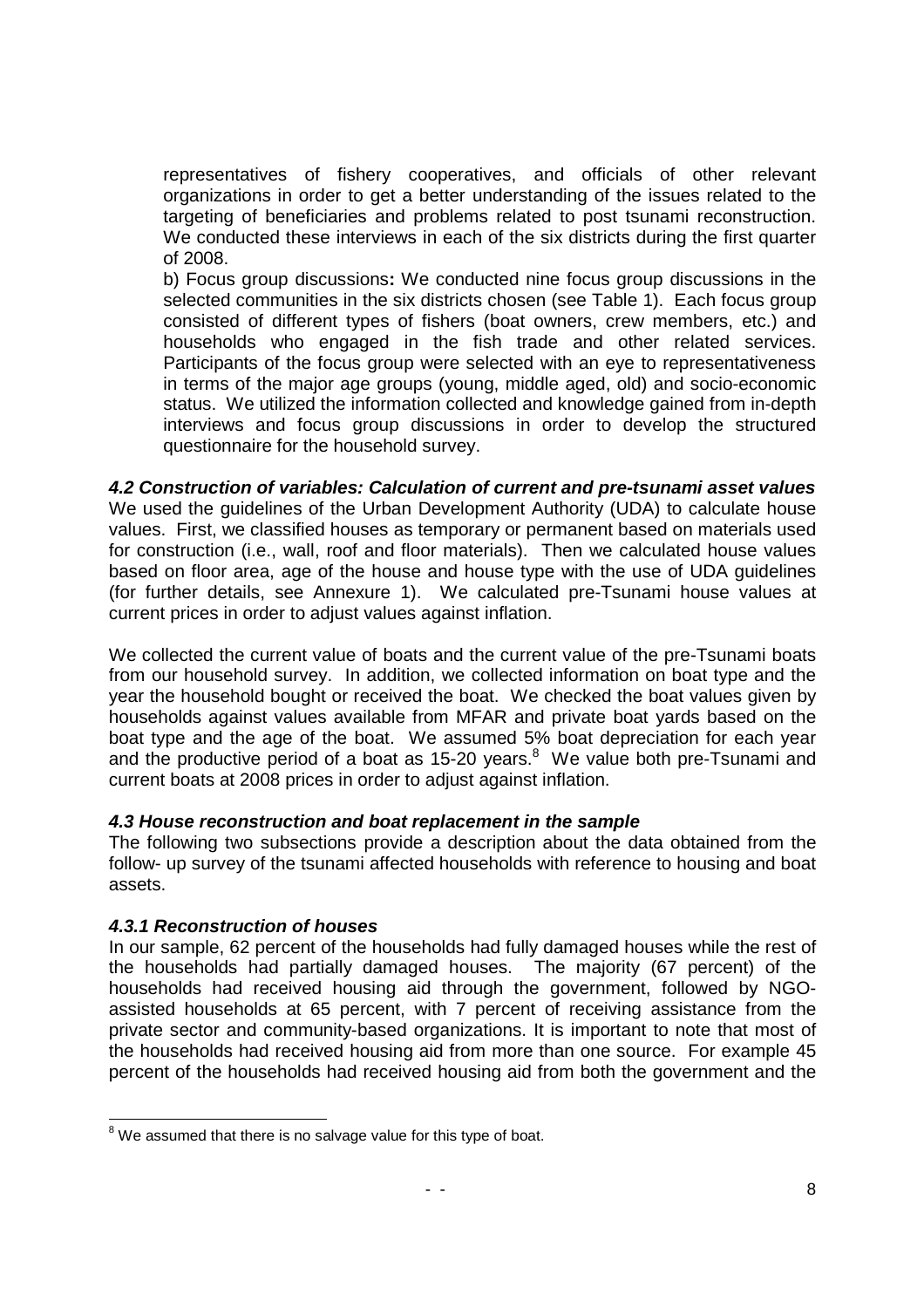NGOs. Among the 87 percent current house owners, 82 percent had been able to obtain housing aid either from one or more than one source of aid (see Table 2).

By the year 2008, 51 percent of the households had been able to rebuild their houses on their own land while 40 percent had relocated to new lands away from the sea. But around 6 percent of the households had neither been able to rebuild their houses in the same land nor able to relocate to another land. In contrast, around 3 percent of the households had not only been able to rebuild their houses but also to receive a house on new land. However, it is important to note that the percentage of households who live in permanent houses had increased from 65 percent in the pre-Tsunami period to 83 percent in the post-Tsunami period. We also compared the average value of their current house with the average value of their pre-Tsunami house (at current prices) and found that the current average house value was more than double (see Table 2).

#### **4.3.2 Replacement of boats**

Forty six percent of households in our sample were boat owners in the pre-Tsunami period. Thirty-nine percent of total households had lost their boats totally destroyed) while there was partial damage to the boats of 6 percent due to the Tsunami wave. Only 1 percent of households had escaped any boat damage (see Table 2).

The households had received boat aid primarily from local and international NGOs/donor agencies. The percentage of households that received boat aid from the NGOs (local and international) was 25 percent while only 5 percent received boat aid through the government. Another 1 percent of households received boat aid from either private or community-based organizations. When we compared the average amount of boat aid received with the mean value of the destroyed boats, we found that the aid received was higher compared to the value of the destroyed boats (see Table 2).

#### **5. DID ASSET DISTRIBUTION CHANGE WITH POST TSUNAMI AID?**

In this section, we attempt to investigate whether post Tsunami aid changed asset ownership (houses and boats and both assets) with the use of cumulative distribution functions (CDF). The CDF describes the probability that a real-valued random variable x with a given probability distribution will be found at a value less than or equal to x. Then, we use Lorenz curves (LC) to examine whether asset distribution has become more equal or vice versa. Lorenz curves are normally used to measure income / wealth distribution. LC plots the percentage of total income earned by various portions of the population when the population is ordered by the size of their income (Gastwirth, 1971). In our paper we use the asset value instead of income. We also estimate Ginicoefficients, another measure of income distribution.

## **5.1 Distribution of houses**

Two cumulative distribution curves on pre-Tsunami house values<sup>9</sup> and current house values show that except for a few households, a majority of the households now

 9 We calculate pre-Tsunami house values at current prices to adjust for inflation.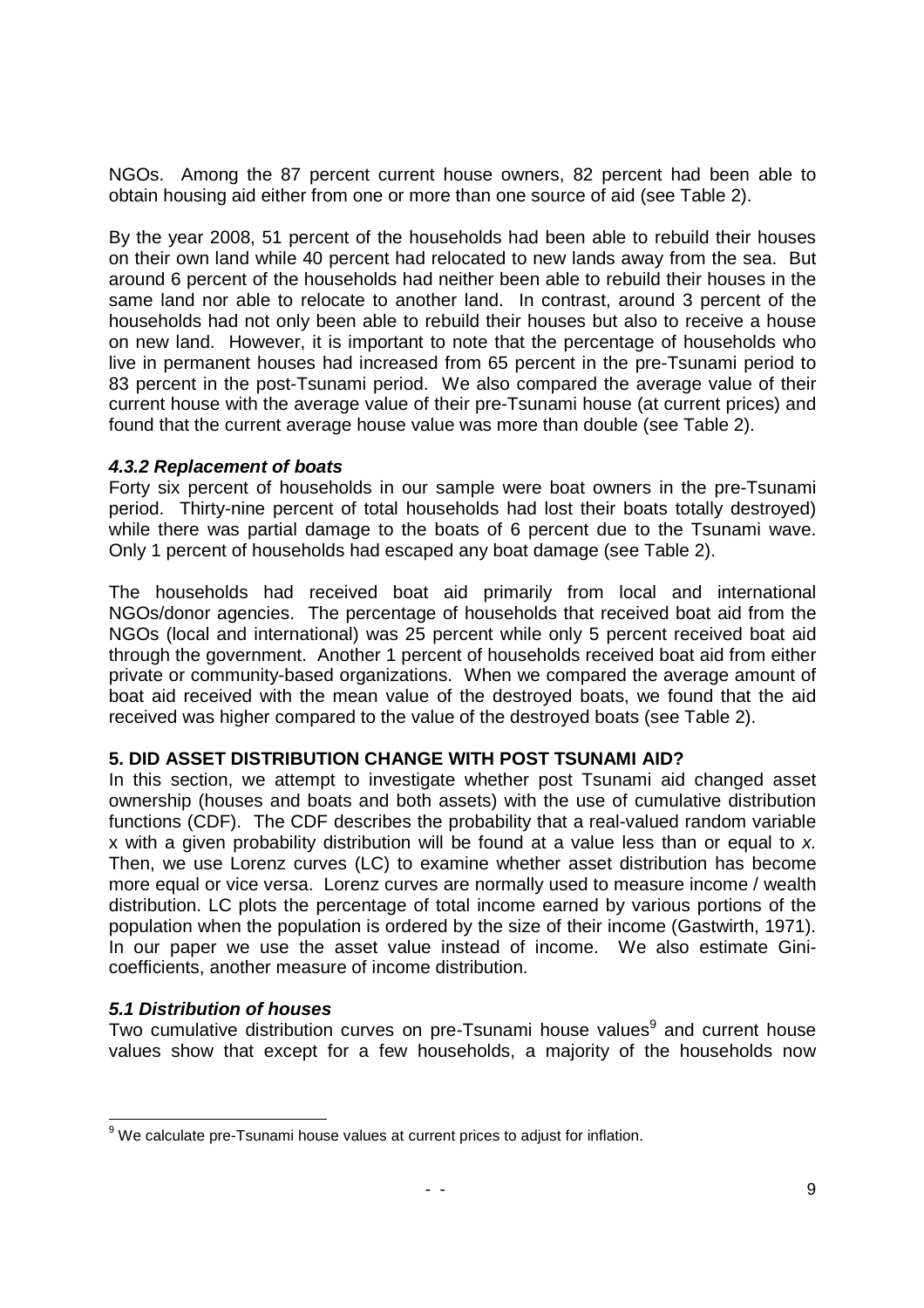possess more expensive houses<sup>10</sup> compared to the pre-Tsunami situation (see Figure 1). For example, in the pre-tsunami case, about 75% houses had a value of Rs 400000 or less, and after the reconstruction/ relocation, the value of the houses went up so that only 30% houses have houses worth Rs 400000 or less.

Lorenz curves for pre-Tsunami and current house values show that the distribution of housing assets in the post-Tsunami period has improved compared to the pre-Tsunami period. In Figure 5, the Lorenz curve for current house distribution is closer to the perfect distribution line (the 45 degree line) in comparison with the curve for pre-Tsunami house distribution. Another way to look at asset distribution is by estimating the Gini-coefficient, which is the area between any given LC and a LC for an economy in which everyone has equal income, as expressed as the proportion of the area under the curve for equal income distribution (Dorfman , 1979)<sup>11</sup>. In this paper, we use asset values instead of income to calculate Gini coefficients. The Gini coefficients of the pre-Tsunami and current house distribution are 0.5 and 0.43 respectively. Therefore, the distribution of houses has become more equal after post tsunami aid.

### **5.2 Distribution of boats**

Figure 2 shows cumulative distribution curves plotted using the amount of boat aid received and the current value of the destroyed boat. Figure 3 shows the current boat values and pre-Tsunami boat values.<sup>12</sup> Boat owners who owned less expensive boats before the Tsunami have lost out, while boat owners who owned more expensive boats had actually benefited due to post-Tsunami boat aid.

The Lorenz curves that we plotted using the current value of the destroyed boat and the value of boat aid received reveal that current boat distribution does not compare favorably with the pre-Tsunami situation. The curve for boat aid received is placed well away from the perfect distribution line (see Figure 6). The second Lorenz curve that we plotted for current boat value and pre-Tsunami boat value show that these curves also follow a similar pattern  $13$  (see Figure 7). The Gini coefficients for the distribution of pre-Tsunami and current boats were 0.81 and 0.86 respectively. The Lorenz curves further

 $11$  Gini coefficient of income is usually calculated using the following equation

$$
Gini = \frac{1}{2 n^{2} y} \sum_{i=1}^{n} \sum_{j=1}^{n} |y_{i} - y_{j}|
$$

Where, n is the total units in the population and  $y$  is income.  $y_i$ 

and y<sup>j</sup> are income of individuals

<sup>-</sup><sup>10</sup> Due to limitations in the available data, we do not have details on the amount of housing aid received or the damage value of the houses. However, we attempt to compare current value of the pre-Tsunami house and current house value as the majority of the current house owners have received housing aid (see Table 2).

 $12$  We calculate pre-Tsunami boat values at current prices to adjust for inflation.

 $13$  We also plotted a Lorenz curve using the current boat value and the pre-Tsunami boat value (that is, without taking into account the depreciation of boat values) in order to test whether boat distribution follows the same pattern and to ensure that such distribution is not due to the provision of new and high value boats (see Figure 8).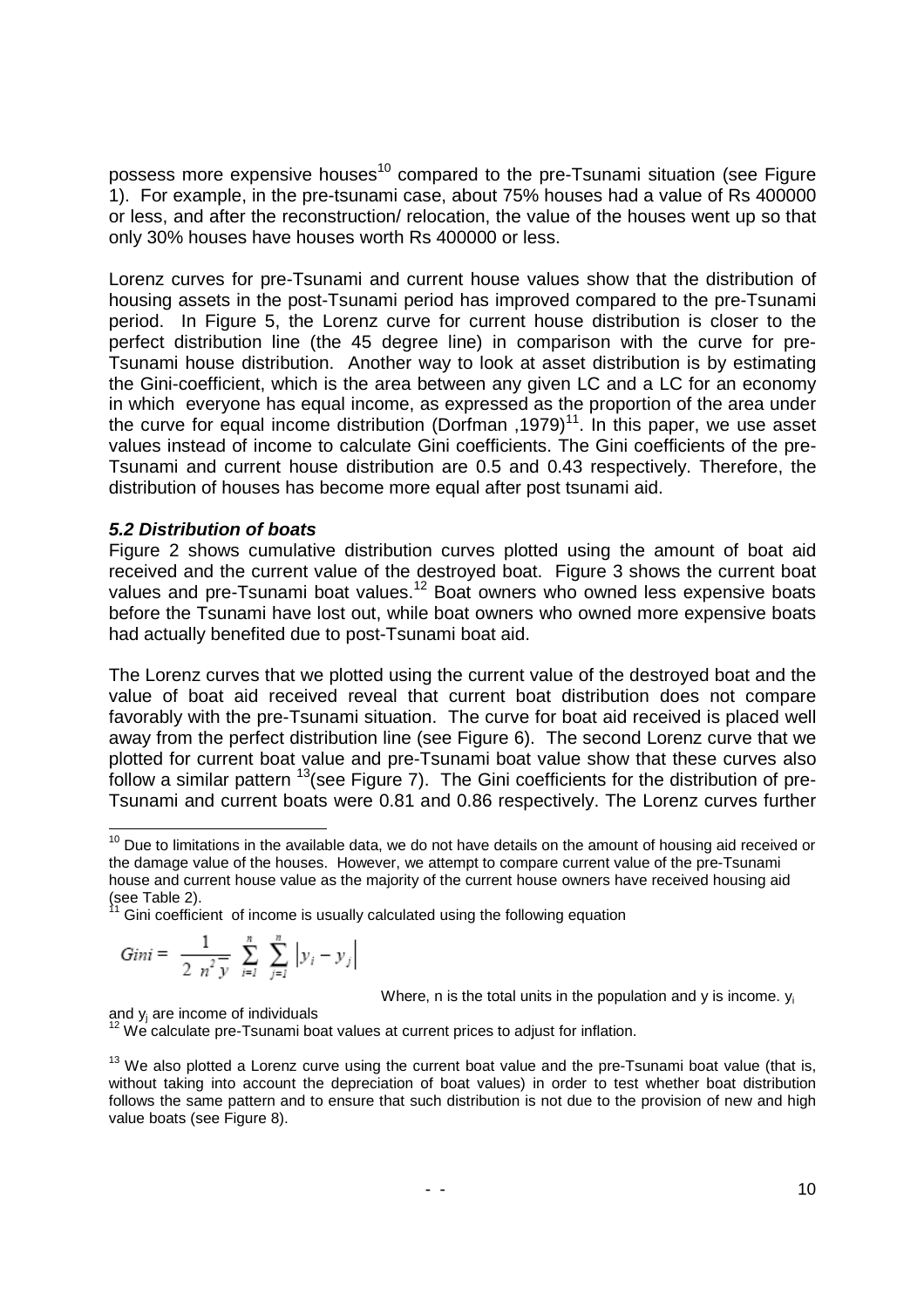illustrate that current boat distribution is more unequal compared to pre-tsunami boat distribution.

It is also interesting to note that total asset<sup>14</sup> distribution among households has also improved compared to the immediate pre-Tsunami situation ( see figure 4) The Lorenz curves of current value of pre-tsunami total assets and current total assets value shows that there is a more equitable distribution of total assets (houses and boats) after post-Tsunami aid transfers ( see figure 9).

### **6. HOW EFFECTIVE WAS AID TARGETING?**

In general, development-related aid transfers at the individual or household levels basically target the neediest. However, aid transfers in post-disaster Sri Lanka focused on wealthy and less wealthy households, i.e. whoever owned their own houses and boats lost them either fully or partially due to the disaster. Due to practical reasons aid programmes used pre-tsunami asset ownership as a reference point in targeting. In this section, we attempt to investigate the effectiveness of post-tsunami asset transfers with regard to targeting and allocation.

#### **6.1 Housing aid**

In the case of housing, donors used two methods to replace damaged or destroyed houses. Firstly, they based housing aid given for rebuilding on the severity of damage (whether fully or partially damaged) and not on the amount or value of the damage. Second, they did not base housing aid provided for relocated households on their previous house value or the damage value. Instead, the government (GOSL) set guidelines on the minimum requirements for a standard house for relocated households. Most of the relocated households were able to receive standard-size permanent houses irrespective of whether the household concerned had occupied temporary or semitemporary houses in the immediate pre-Tsunami period

The reference point for targeting of house transfers was initially based on all pre-Tsunami house owners affected by the Tsunami (that is, the policy of "house for house") as mentioned in Section 3. However, this resulted in the exclusion of needy, poor and vulnerable household who did not own houses pre-tsunami. Therefore, the government later changed the reference point for house transfers to all Tsunami-affected households that did not own a house after the Tsunami devastation, irrespective of whether they had owned a house during the immediate pre-Tsunami period or not.

First, we cross tabulate the pre-Tsunami house ownership with current house ownership (see table 3) to examine how house ownership has changed. Then, we cross tabulate the pre-Tsunami house ownership against the recipients of the post Tsunami housing aid (see table 4) to examine to what extent the government and donors have targeted the right households.

<sup>1</sup>  $14$  We calculated total asset value by adding house value and boat value.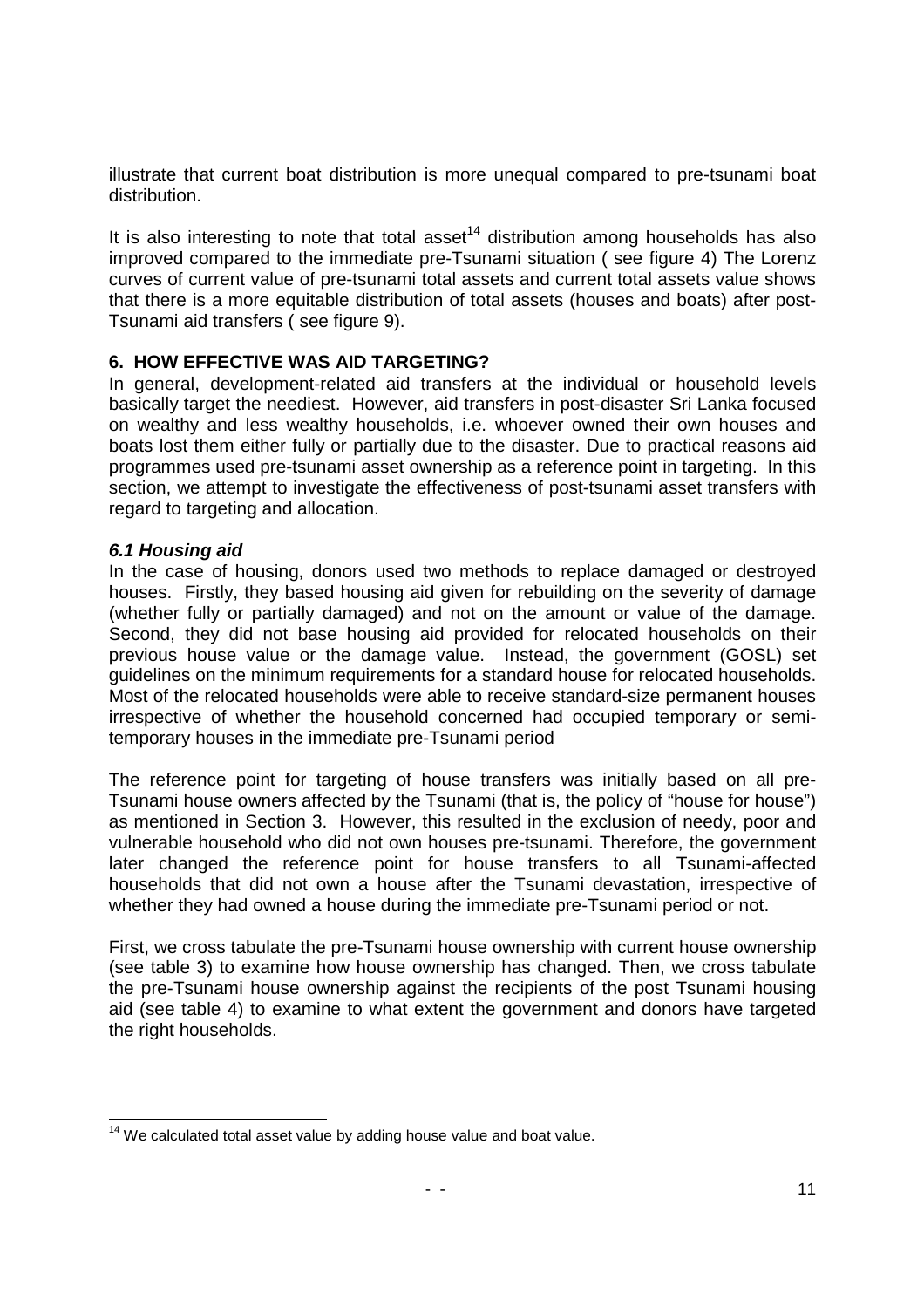All the households in our sample experienced either fully or partially damage of their houses. Ninety three per cent owned houses immediately before the Tsunami<sup>15</sup>. This percentage is lower now with 87% of households currently owning houses. Out of current house owners, 82% of the households received housing aid<sup>16</sup>. According to the first reference point set by the government, the error of exclusion is about 11% (93% to 82%). According to the second reference point, the error of exclusion is about 18% (100% to 82%). However, it is important to note that about 5% of the total sample who built or repaired houses themselves are not actual needy. Therefore the actual error of error of exclusion is about 13%.<sup>17</sup>

Among 13% of total households who do not own a house now, half were landless before the Tsunami and have not been able to get housing aid. This situation would have arisen from the two initial housing-related policies of "no-build zone" and "house for house" as well as the relaxation later of the same no-build zone policy which would have resulted in some poor landless households losing potential ownership of a new house in a new location. The rest had built temporary houses on government lands or other lands which do not belong to them.

### **6.2 Boat aid**

1

We cross tabulate the pre-Tsunami boat ownership with the current boat ownership to examine the changes of boat ownership. We also cross tabulate the pre-Tsunami boat ownership with the recipients of post - Tsunami boat aid.

Boat ownership has changed from the pre-Tsunami period to the present. The percentage of households who owned a boat (or boats) decreased from 46 percent (in the pre-Tsunami period) to 38 percent. Only 59 percent of the pre-Tsunami boat owners own boats at present (see Table 5). Of the pre-Tsunami boat owners who lost boats, 48 percent received boat aid transfers. Since boat transfers were said to target those who lost their boats, the exclusion rate (that is, the proportion of households who should have received but have not received benefits) is 52 percent (see Table 6 for more details). This also confirms claims by fishery households that among those who received boats were households that a) did not have boats, b) that had boats which were either not damaged or only partially damaged and c) in some cases, those that were not related to the fishery sector at all. Some of the pre-Tsunami boat owners who did not receive boats have in fact had to change their occupations to become crew members of boats, laborers, fish traders or masonry workers. Out of the number who did not own boats prior to the Tsunami, 20 percent currently own boats.<sup>18</sup> These figures constitute evidence of poor targeting of boat aid.

Other 5% has built or repaired houses on their own

 $15$  Seven percent of the households did not own houses before the Tsunami. They lived with either relatives or friends or in temporary shelters on government reservations such as marine reserves.

 $17$  We are not in a position to calculate the error of inclusion as our sample has only affected households in terms of housing assets.

 $18$  However, we cannot calculate the rate of inclusion as our sample includes only fishery households. According to our field investigations, the beneficiaries of boat aid are not only fishery households but also many other households.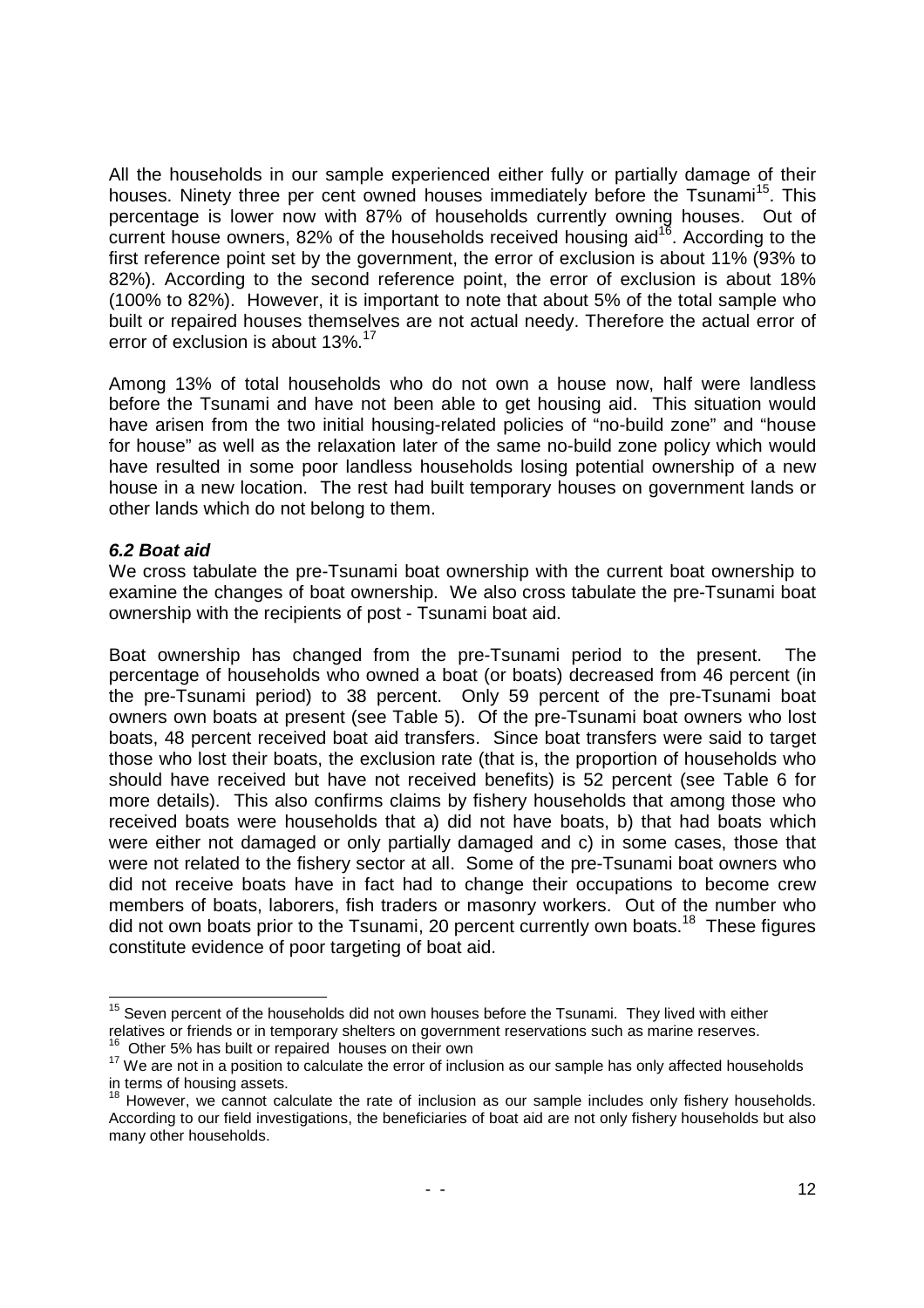# **7 WHAT ARE THE DETERMINANTS OF AID TRANSFERS AT HOUSEHOLD LEVEL?**

We examine the factors underlying the targeting and allocation of asset transfers (i.e., houses and boats) at the household level. We use household level data to understand which household-related characteristics made them eligible to receive post-Tsunami housing and boat aid.

### **7.1 Empirical models**

We employ two models: Probit model to examine the determinants of allocation of aid (and ownership of post-Tsunami assets)\_among households and a Tobit model to explain the amount of aid received (i.e., the money value of the house/boat) by each household and the determinants of the allocation of such amounts. We carry out similar analysis for house and boat transfers.

### **7.1.1 Explaining whether or not aid was received Using Probit models**

Households either received aid or not and we seek to explain why some households received aid and others did not. Given the nature of the dependant variable (which takes the value 1 if the household got aid and 0 otherwise) we choose a Probit model<sup>19</sup> to examine the probability of households receiving aid transfers.

In this study we use two Probit models. First, we examine the *probability of households* receiving aid transfers (houses or boats). In a second Probit estimation, we look at the probability of households currently owning assets (houses and boats). We use the same dependent variables as explanatory variables in both Probit estimations. The descriptive statistics on these variables are presented in Table 2.

Pre-Tsunami asset ownership and the extent of damage to such assets were the main concerns when it came to replacing assets as a means of rehabilitating affected households. Therefore, we use pre-Tsunami asset ownership (that is, owning a house or owning a boat just before the Tsunami) as an independent variable in order to examine whether aid transfers targeted the right beneficiaries. In addition, we take certain characteristics of the household head such as gender (male), ethnicity<sup>20</sup>, age and education levels (less than primary $2^1$ , primary, secondary, etc.) as independent variables in the analysis as they could have an impact on receiving assets or owning them. For example, donors provided a considerable proportion of housing grants through the government, which was, in turn, disbursed via the government banks. Thus, households who had secondary level and above education would have found it easy to obtain these grants compared to those without such education. Similarly, we hypothesize that the gender of the household head matters. Men were more likely to have access to social networks than females. We also took into account the age of the household as young households might have had more access to aid through various social networks than older ones.

 $19$  Our results hold with other model specifications such as logit.

<sup>&</sup>lt;sup>20</sup> We had to drop the ethnicity variable as it is strongly correlated with districts/regions.

<sup>&</sup>lt;sup>21</sup> We take households with less than primary level education as the reference category.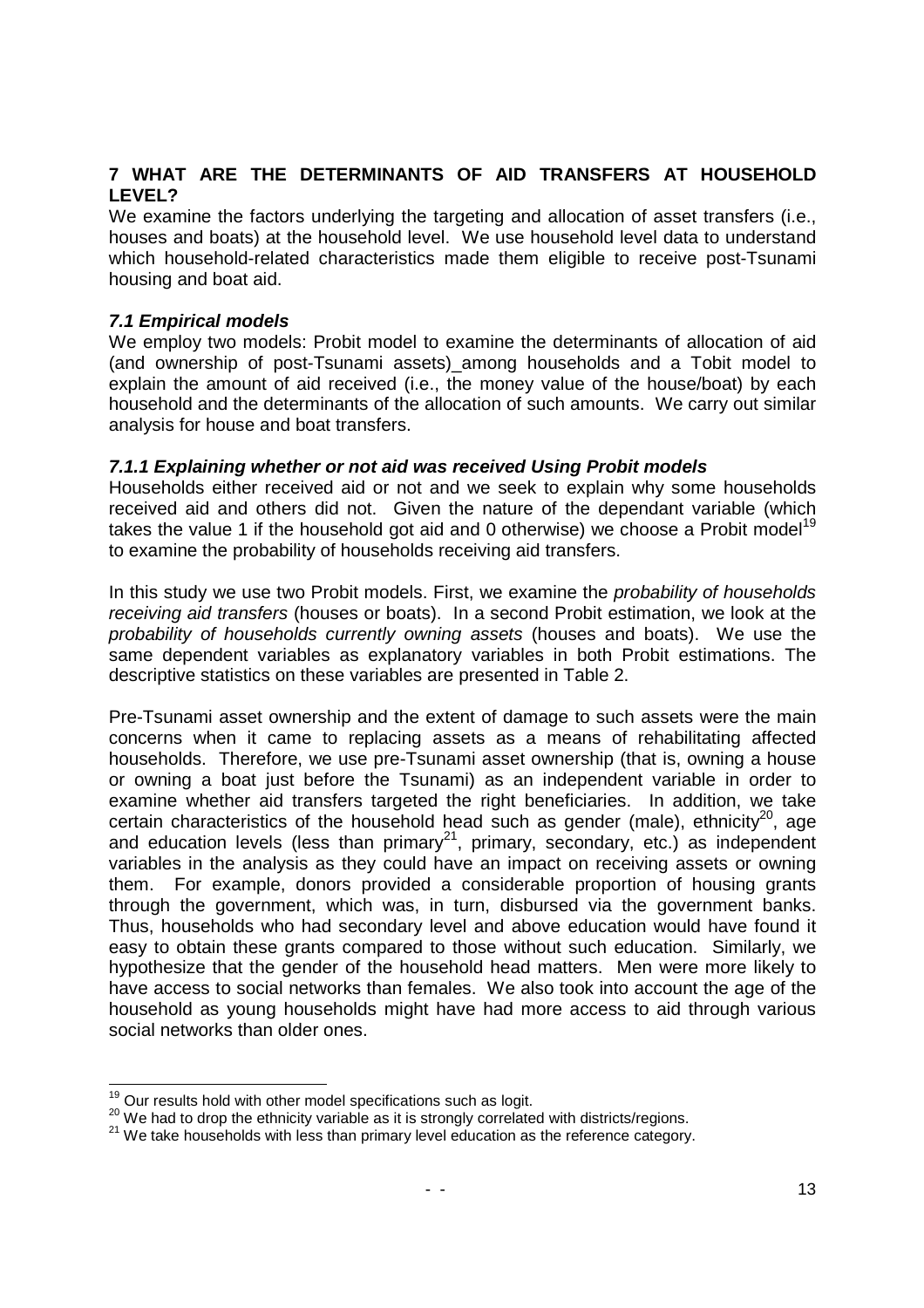In addition, we hypothesize that the extent of damage to the family (that is, the death and/or injury of family members due to the Tsunami) might also have influenced the receiving of aid. Our field observations revealed that the families that experienced deaths, disappearances or disablement of members due to the Tsunami had focused less on obtaining aid and more on mourning for the dead and the missing, organizing funeral rites for the dead and religious rituals on behalf of the missing, or treating the injured members of the family. Since selecting genuine beneficiaries was a challenge because of the lack of reliable information at the local level, some donor agencies approached community-based organizations in order to identify beneficiaries. Therefore, we had to consider the household's access to social networks (that is, pre-Tsunami membership in a community-based organization/s) as an independent variable. We also use regional dummies for districts<sup>22</sup> (Ampara, Batticaloa, Trincomalee, Hambantota and Matara) in order to capture the effects due to spatial variation.

## **7.1.2 Explaining the amount of aid allocation using Tobit Models**

We examine to what extent the values of destroyed/lost assets are compensated by aid transfers. $23$  Here we use a Tobit model with aid value received as the dependant variable. This model is used to explain the amount of aid received as dependent variable. Tobit is used because the value of the asset transfer is censored at 0 and negative values are not observable. As the minimum value that can be observed is zero, we use several left-censored Tobit models to estimate the determinants of the value of housing aid (re-built and re-located) and the value of boat aid (amount of aid received and value of current boats owned).

We estimate a second left-censored Tobit model in order to examine to what extent households recover in monetary terms the pre-Tsunami assets via the new assets. The independent variables used are the same as the independent variables used in the previous section. We use the pre-Tsunami asset value (that is, the current value of the destroyed asset) as an independent variable. We use characteristics of the household head, the extent of damage to the family, the access to social networks, and regional dummies as other independent variables.

## **7.2 Results**

## **7.2.1 Houses**

With the use of a Probit model, we first examine the factors that affect the households' probability of receiving housing aid. Being a pre-Tsunami house owner increases the probability of receiving housing aid by 0.77 while pre-Tsunami membership in a community-based organization increases the probability of receiving housing aid by 0.09. In addition, we observe regional disparities in aid allocation. For instance, compared to Galle, all other districts except Hambantota have a lower probability of receiving housing aid (see model 1 in Table 7).

<sup>1</sup>  $22$  We consider households from the Galle district as the reference category.

<sup>&</sup>lt;sup>23</sup> We calculate the aid value received as the current value of the assets received in aid transfer.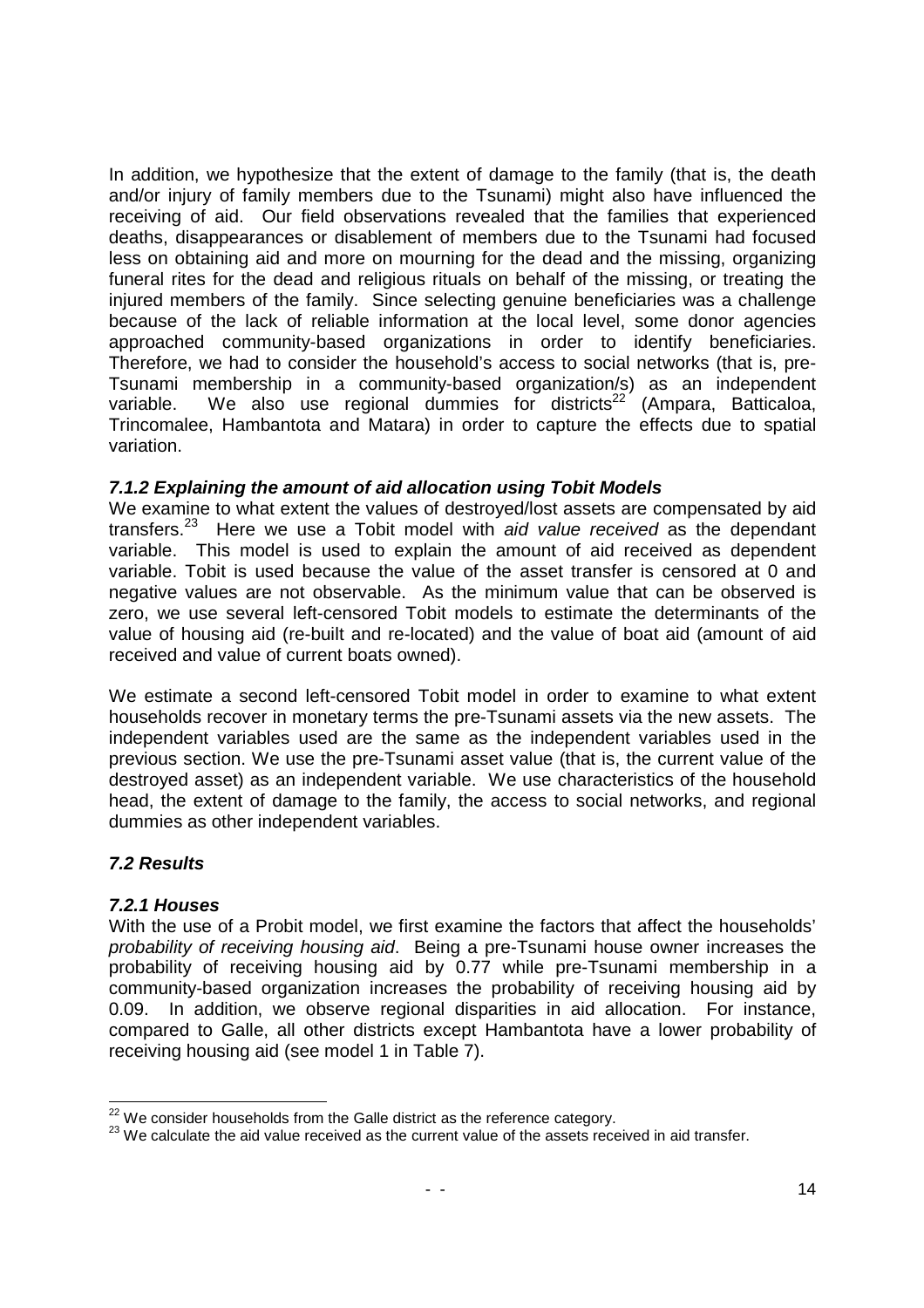Next, we examine the probability of house ownership at present (in the year 2008) by using another Probit model (see model 2 in Table 7). Owning a house before the Tsunami increases the probability of owning a house at present by 0.79. Being a pre-Tsunami member of a community-based organization increases the probability of owning a house at present by 0.09. But being a resident in Batticaloa reduces the probability of owning a house compared to Galle.

We next attempt to examine, with the use of a Tobit model, to what extent the value of housing aid compensated for the damaged/destroyed house values.<sup>24</sup> Calculating the marginal effects, conditional on being censored, the results show that a one rupee increase in pre-Tsunami house value resulted in a 0.21 rupee increase in the current house value (see model 3 of Table 7). As mentioned in Section 3, donors provided housing aid in two ways: to rebuild houses on previously owned land or to relocate to new land. Among rebuilt households, we observed a significant positive relationship between their pre-Tsunami house value and their current re-built house value (see model 4 in Table 7). A one rupee increase in the pre-Tsunami house value resulted in an increase in current house value by 0.26 rupees. However, it is interesting to note that there is no significant relationship between the current house value (re-located) and the pre-Tsunami house value of relocated households (see model 5 of table 7). This was mainly due to the guidelines set by the government for houses build in new locations (irrespective of the size/value of the pre-tsunami damaged/destroyed house) to relocate households from their original land to another land (see section 3 for further details) But being a member of a CBO in the pre-Tsunami period was likely to increase the current house value for relocated households.

Households that experienced death, disappearance or injury of a family member (or family members) were more likely to own less expensive houses at present. Compared to Galle, households from Hambantota were more likely to own expensive houses. This is true for separate analyses of both rebuilt and relocated households as well (see model 3 in Table 7).

## **7.2.2. Boats**

We use a Probit model to first examine the *probability of receiving boat aid* by pre-Tsunami boat owners who had lost their boats (model 1 of Table 8). The results of the model show that having a boat before the Tsunami increased the probability of receiving a new boat by only 0.26. Being a member of a fishery cooperative (before the Tsunami) increases the probability of receiving boat aid by 0.11. When compared with the Galle district, being a household from Batticaloa increases the probability of receiving a boat by 0.16.

With the use of another Probit model, we examine the *probability of current boat* ownership and pre-Tsunami boat ownership, controlling for other variables (see model 2 of Table 8 for further details). Being a pre-Tsunami boat owner increases the probability of owning a boat at present by 0.38. Being a member of a fishery cooperative and

<sup>1</sup>  $24$  However, we do not have actual amounts of housing aid received by each household. Therefore, we could compare the pre-Tsunami house values with current house values.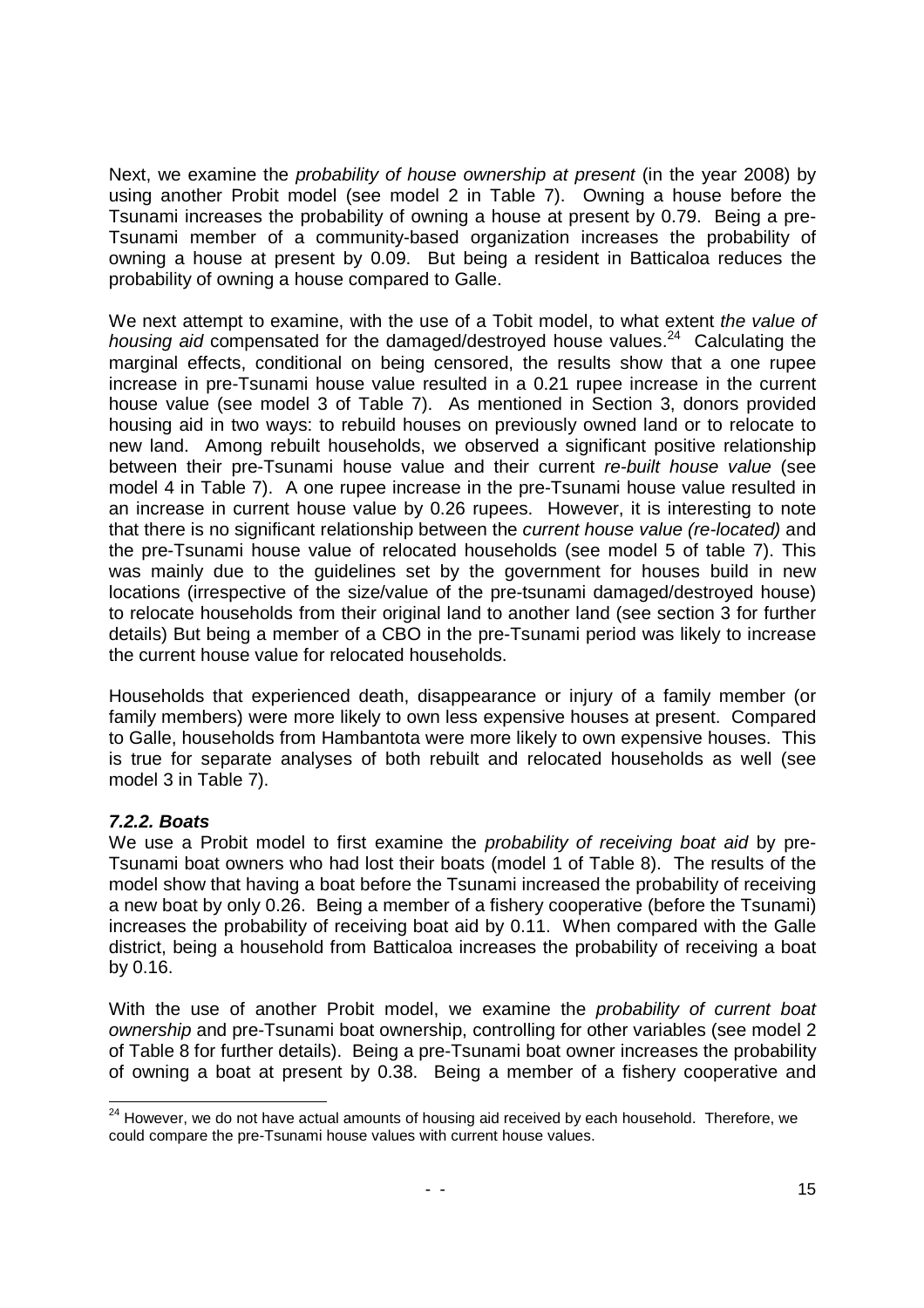being a household from Batticaloa district increase the probability of owning a boat at present by 0.11 and 0.16 respectively.

Using a Tobit model, we examine the relationship between the *amount of boat aid* received and the value of the destroyed boat in order to understand to what extent the destroyed boats were compensated by the boat aid received. A one rupee increase in the value of the destroyed boat increases the amount of the boat aid received by 0.42, rupees.. Being a member of a fishery cooperative before the Tsunami also increases the likelihood of receiving a more expensive boat (see model 3 of Table 8).

Using another Tobit model (see model 4 of Table 8), we examine how pre-Tsunami assets affected the value of current boats owned. A one rupee increase in the pre-Tsunami boat value resulted in an increase of 0.48 rupees in the current boat value. Being a member of a fishery cooperative before the Tsunami increased the likelihood of owning a more expensive boat in the post-Tsunami period.

#### **8. CONCLUSIONS AND POLICY RECOMMENDATIONS**

The study attempts to investigate the distributional impacts of house and boat transfers on Tsunami-affected households. The study also examines the effectiveness of targeting of these asset transfers. Further, the study attempts to examine the determinants of the allocation of aid at the household level.

Our results reveal that the targeting and allocation of housing aid was better compared to boat aid. In addition, the distribution of houses was also more equal when compared with the pre-Tsunami situation despite a slight bias towards the homeless and the landless. On the other hand, the distribution of boats was less equal resulting in small boat owners losing benefits they had previously enjoyed in the process while relatively big boat owners gained more expensive boats.

The differences between the two aid transfers may be due to differences in the nature of the two asset transfers, the availability of specific government policies, the availability of systematic information, and the dominant mode of aid delivery. The nature of the two assets under study was without doubt different: house transfers demand more planning and coordinated effort, putting in place infrastructure and other facilities, and ensuring the long-time duration of the asset whereas boat transfers do not demand as much. Moreover, it is comparatively easy to prove damages to houses compared with boats. Furthermore, while there was a government policy on the rebuilding and relocation of houses, there was no specific and clear policy for boats. Local-level information on fishermen and especially boat owners were not available, which made the selection of beneficiaries for boat transfers more difficult compared to the selection of beneficiaries for house transfers. In the case of house transfers, the government mainly administered the aid, followed by local and international NGOs and other private or community-based organizations. In the case of boat transfers, however, the main donors were NGOs.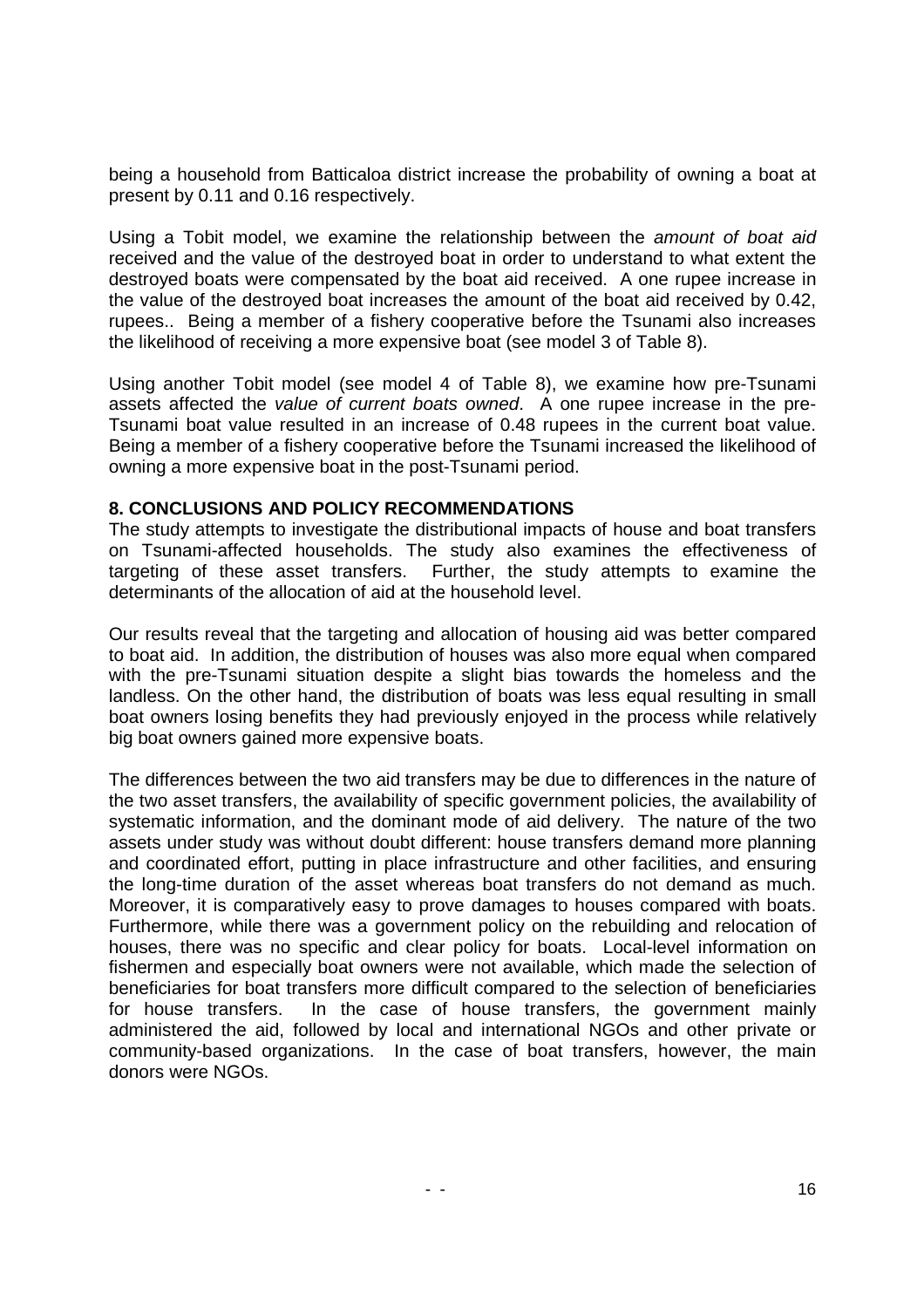The poor targeting of boat aid may have aggravated the rapid increase in the fishing fleet in Sri Lanka. According to secondary data from the Boat Census conducted in 2006/2007, there was already an oversupply of coastal boats in the pre-Tsunami period. Thus, cash transfers to enable households to buy boats, or to invest in some other industry, may have prevented adding to the oversupply, which has negative implications for ecosystems and the environment.

It is interesting to note that total asset $^{25}$  distribution among households improved compared to the immediate pre-Tsunami situation<sup>26</sup>. Therefore, we can conclude that there is a more equitable distribution of total assets (houses and boats) after post-Tsunami aid transfers.

However, we observe regional disparities in the allocation of aid. In the case of housing aid, southern districts such as Hambantota and Gallle have received more houses than other districts. One explanation for this disparity might be their relative proximity to the center of power, that is, the capital city of Colombo, compared to other districts and the better infrastructure facilities such as roads which make access to the affected communities easier. Moreover, the districts from the East were located closer to the centers of the ethnic conflict in the north and east, which may have led to some donors steering away from these areas in their aid-distribution efforts. This highlights the importance of the government making more coordinated efforts to target and allocate aid in less served areas as opposed to other areas that are less vulnerable to political instability and where infrastructure and other facilities are available.

In both house and boat transfers, the aid was biased towards those who had access to social networks such as community-based organizations. Most donors approached local community-based organizations in order to identify potential beneficiaries due to a lack of local-level systematic information about pre-Tsunami asset ownership. There could be both positive as well as negative impacts arising from this approach. Our field visits reveal that in places where community-based organizations were strong, the aid went to the right beneficiaries. In other areas, those who had access to or link with officials of such community-based organizations were able to receive more aid than those without such links. The findings of the study show that access to social networks plays a significant role especially in the absence of local-level information. Therefore, donors and the government should make a special effort to reach the marginalized and/or poor households which usually do not have access to social networks.

Households that had experienced loss/death of, or injury to, a family member (members) were more likely to own cheaper houses and were less likely to own boats. It is possible that they concentrated more on looking for missing members or mourning their loss and/or treating the injured, leaving them less time therefore to pay attention to requesting or receiving aid. In addition, those who were very poor and/or marginalized were also less likely to receive housing aid although this number was comparatively low. All this makes evident the importance of/need for donors to be alert to these

<sup>1</sup>  $25$  We calculated total asset value by adding house value and boat value.

<sup>&</sup>lt;sup>26</sup> See figures 4 and 9 for further details.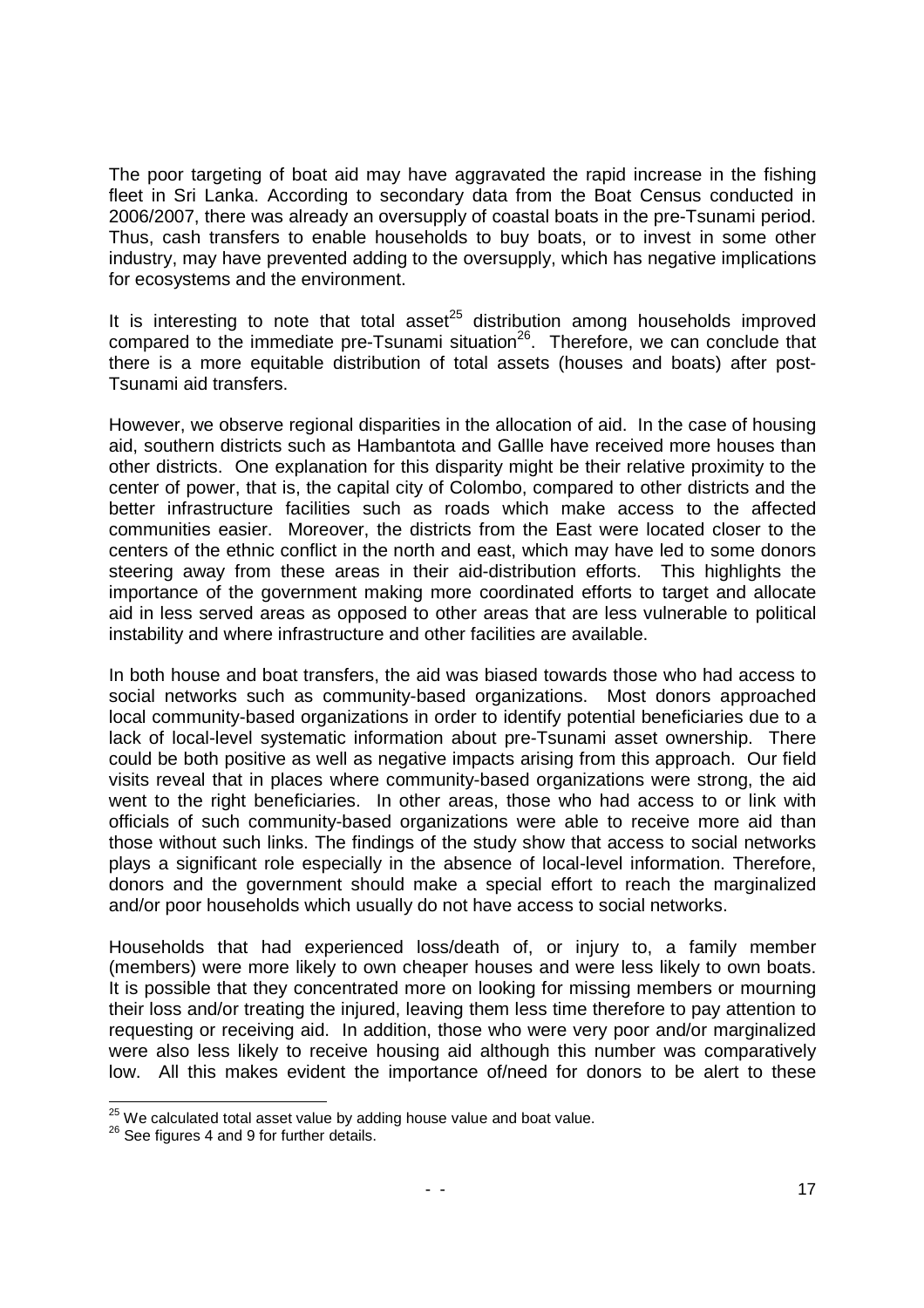special sub-sets of people in disaster situations and to make a special effort to reach them in their aid transfers.

#### **References**

Amarasinghe, O. (2006), 'An assessment of the post-Tsunami recovery process in the fisheries sector of Sri Lanka: Sri Lanka country report', ICSF Post-Tsunami Rehabilitation Workshop Proceedings,18 & 19 January 2006, Chennai, India.

Barrett, C.B. (2002), 'Food aid effectiveness: It is the targeting, Stupid!', Applied Economics and Management Working Paper No. 2002-43, Department of Applied Economics and Management, Cornell University, USA.

Besley, T. and R. Kanbur (1990), 'The principles of targeting', Working Paper WPS385, World Bank, Washington DC, USA. .

Centre for Research on Epidemiology Disasters [CRED], (2008), Annual Disaster Statistical Review: Numbers and Trends 2007, International Emergency Disaster Database (EM-DAT), Brussels, Belgium.

Coady, D., M. Grosh and J. Hoddinott.( 2004). Targeting of Transfers in Developing Countries: Review of Lessons and Experience, Washington, DC: World Bank and IFPRI.

Dayaratne, P., A.B.A.K. Gunaratne and M. M. Alwis (1995), 'Fish resources and fisheries in a tropical lagoon system in Sri Lanka,' AMBIO **24**: 402-410.

DCS (2005), 'Atlas on the buildings affected by the tsunami-2004', The Department of Census and Statistics, Colombo, Sri Lanka.

Dorfman R., (1979), 'A Formula for the Gini Coefficient', The Review of Economics and Statistics, 61 (1): 146-149

Goonasekara, S. and N. Gunatilake (2005), 'A review of methodologies of poverty impact evaluations in Sri Lanka', In S. Goonasekara and N. Gunatilake (eds.), Understanding the Impacts of Development Interventions on Poverty: The Role of Research, Proceedings of the Fifth Annual Symposium on Poverty Research in Sri Lanka, Centre for Poverty Analysis, Colombo, Sri Lanka.

Galasso, E. and M. Ravallion (2000), 'Distributional outcomes of a decentralized welfare program', Working Paper No. 2316, Development Research Group, World Bank, Washington DC.

Gastwirth,J. L (1971), "A General Definition of the Lorenz curve",. Econometrica ,39 :. 1037–1039.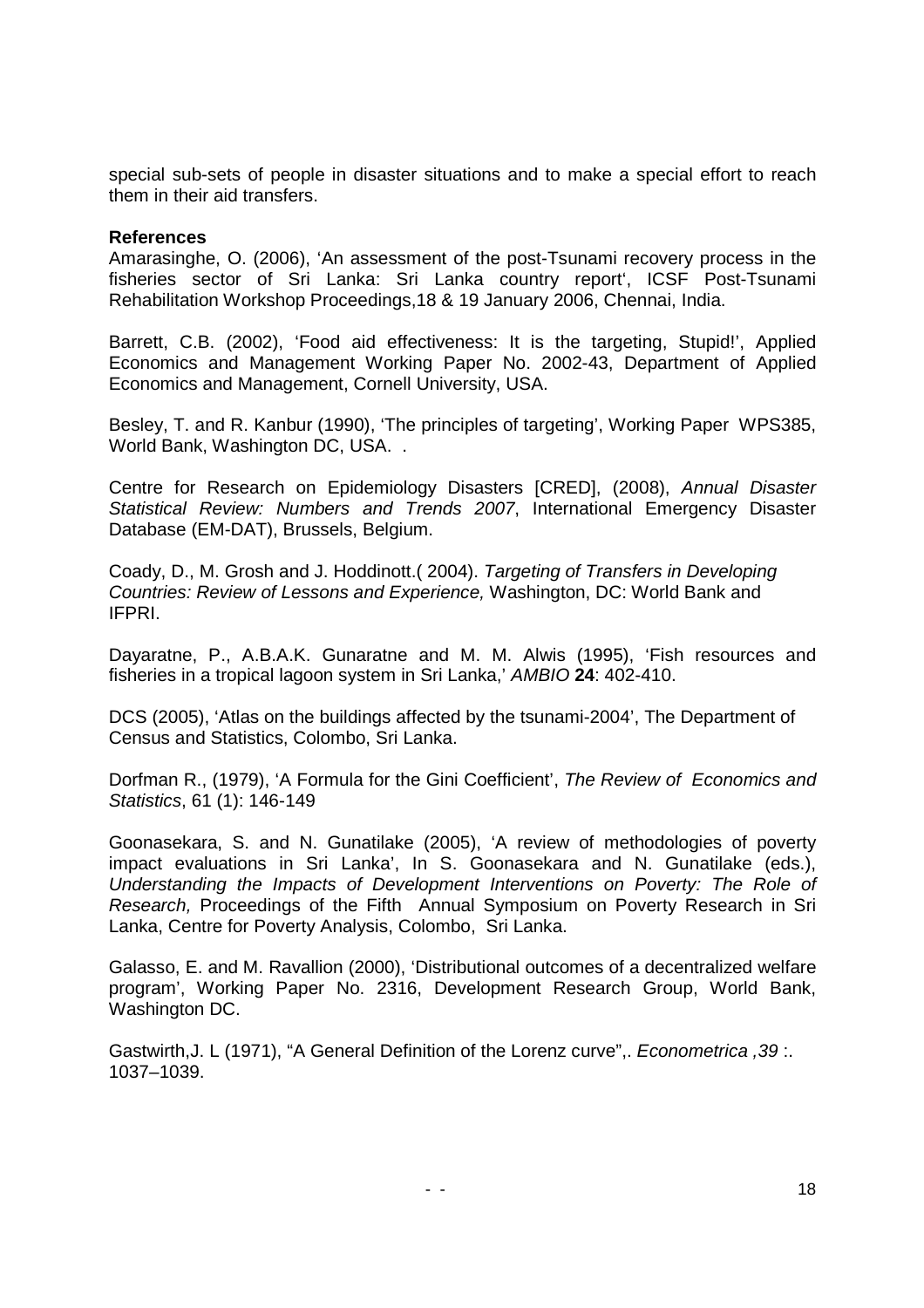GOSL (2005), 'Sri Lanka: Post-tsunami recovery and reconstruction', Joint Report of the Government of Sri Lanka and Development Partners, December 2005, Colombo, Sri Lanka.

ICSFW (2005), SAMUDRA: Triennial Report of the International Collective in Support of Fish Workers **41** (July 2005).

Institute of Policy Studies of Sri Lanka [IPS] (2006), 'Post-tsunami reconstruction and rehabilitation: household views on progress and process', Draft Report, IPS in collaboration with Asian Development Bank, http://www.ips.lk/news/newsarchive/2006/0\_122006\_ptr/full\_report.pdf accessed on 15/01/2009.

Janvry, Alain de and Elezabeth Sadoulet (2006), " Making Conditional Cash Programs More Efficient :Designing for Maximum Effect of the Conditionality", The World Bank Economic Review, 20( 1):1-29.

Jayne, T.S., J. Strauss, T. Tamano and D. Molla (2002), 'Targeting of food aid in rural Ethiopia: chronic need or inertia?', Journal of Development Economics **68** (2002): 247 – 288.

Mavrotas, G. (2009), 'Introduction: development aid–theory, policies and performance, Review of Development Economics **13(3)**: 373-381.

MFAR (2006), 'Recovery assessment in the fisheries sector', Draft Report (unpublished), Ministry of Fisheries and Aquatic Resources, Colombo, Sri Lanka.

MFAR (2008), 'Census of Fishing Boats 2006/2007 (Final Report)', Ministry of Fisheries and Aquatic Resources, Colombo, Sri Lanka.

Rachel S. & J. Farrington (2009) 'Targeting of Social Transfers: A Review for DFID, Final Report , Overseas Development Institute , London.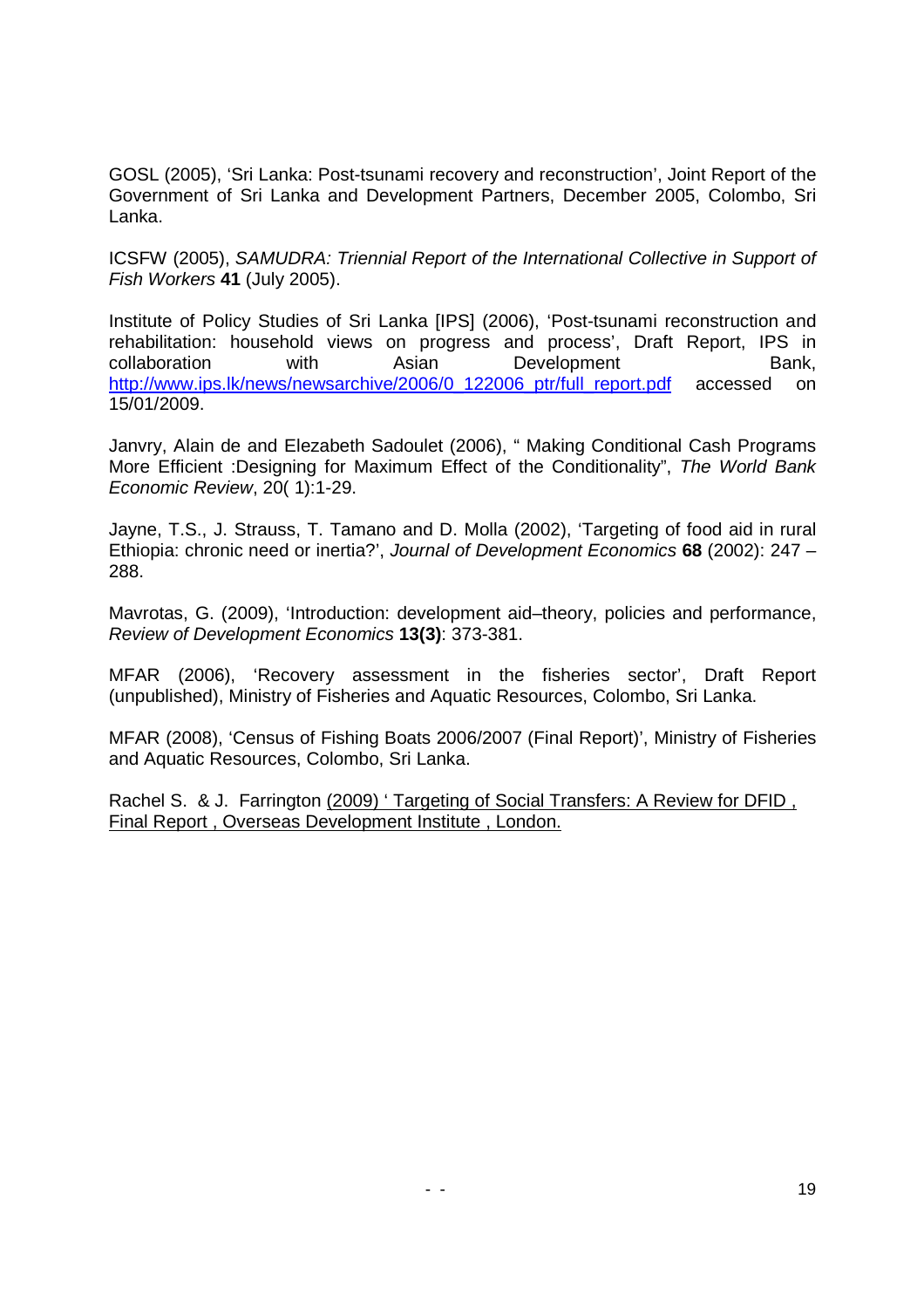Wijayaratne, B. (2001), 'Coastal fisheries in Sri Lanka: some recommendations for future management', Report ( unpublished), Ministry of Fisheries and Aquatic Resources Development, Colombo, Sri Lanka.

World Bank (2006), 'Examining conditional cash transfer programs: a role of increased social exclusion?', Discussion Paper No. 0603, World Bank, Washington D.C.



**Map1: Tsunami affected Districts in Sri Lanka Source: The Department of Census and Statistics 2005**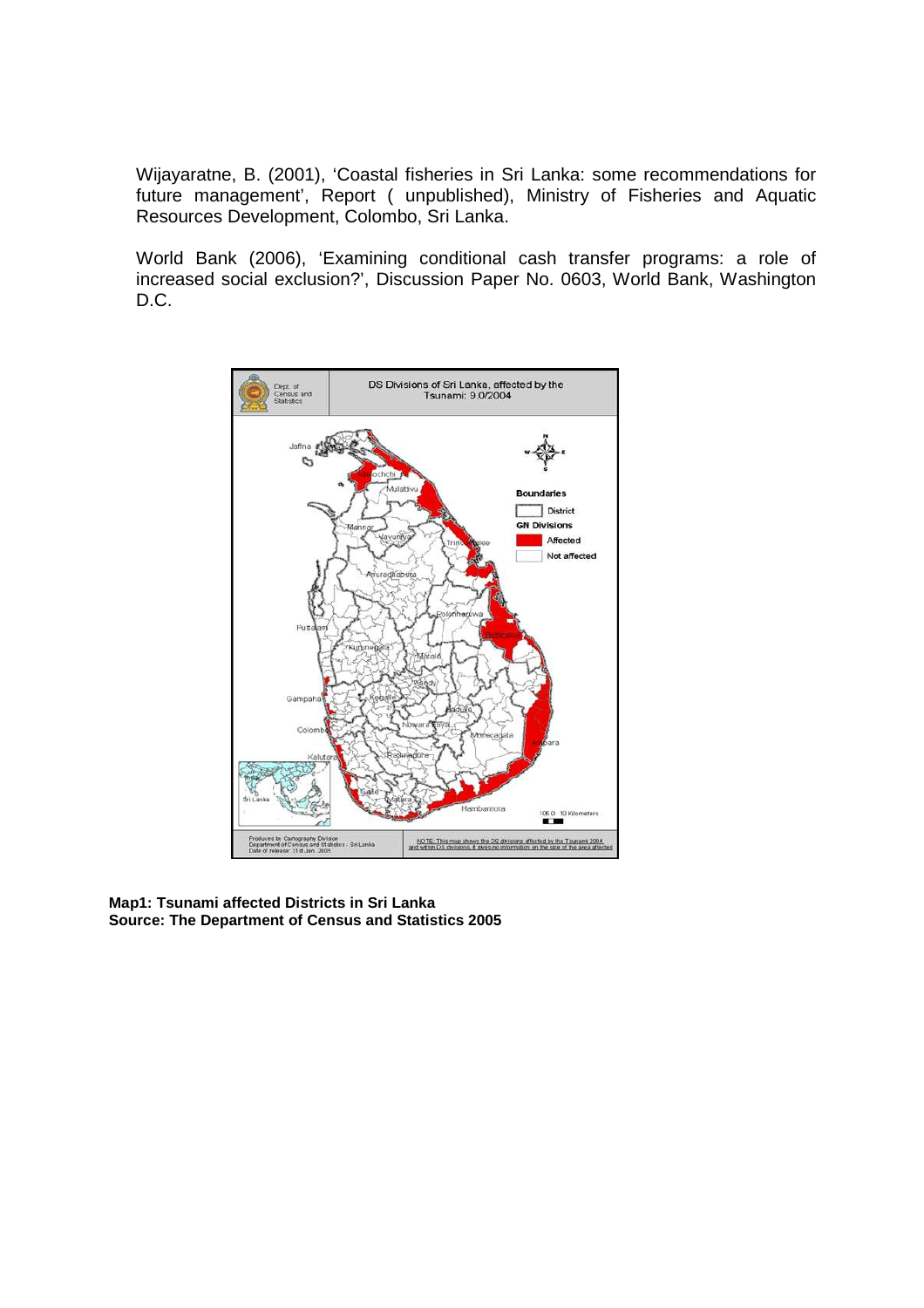

**Figure 1: Cumulative Distribution Curves for Pre-Tsunami<sup>27</sup> and Current House Values** 



**Figure 2: Cumulative Distribution Curves for Value of Destroyed Boats and Boat Aid Received** 

 $27$  We calculate pre-Tsunami house value at current prices to adjust for inflation.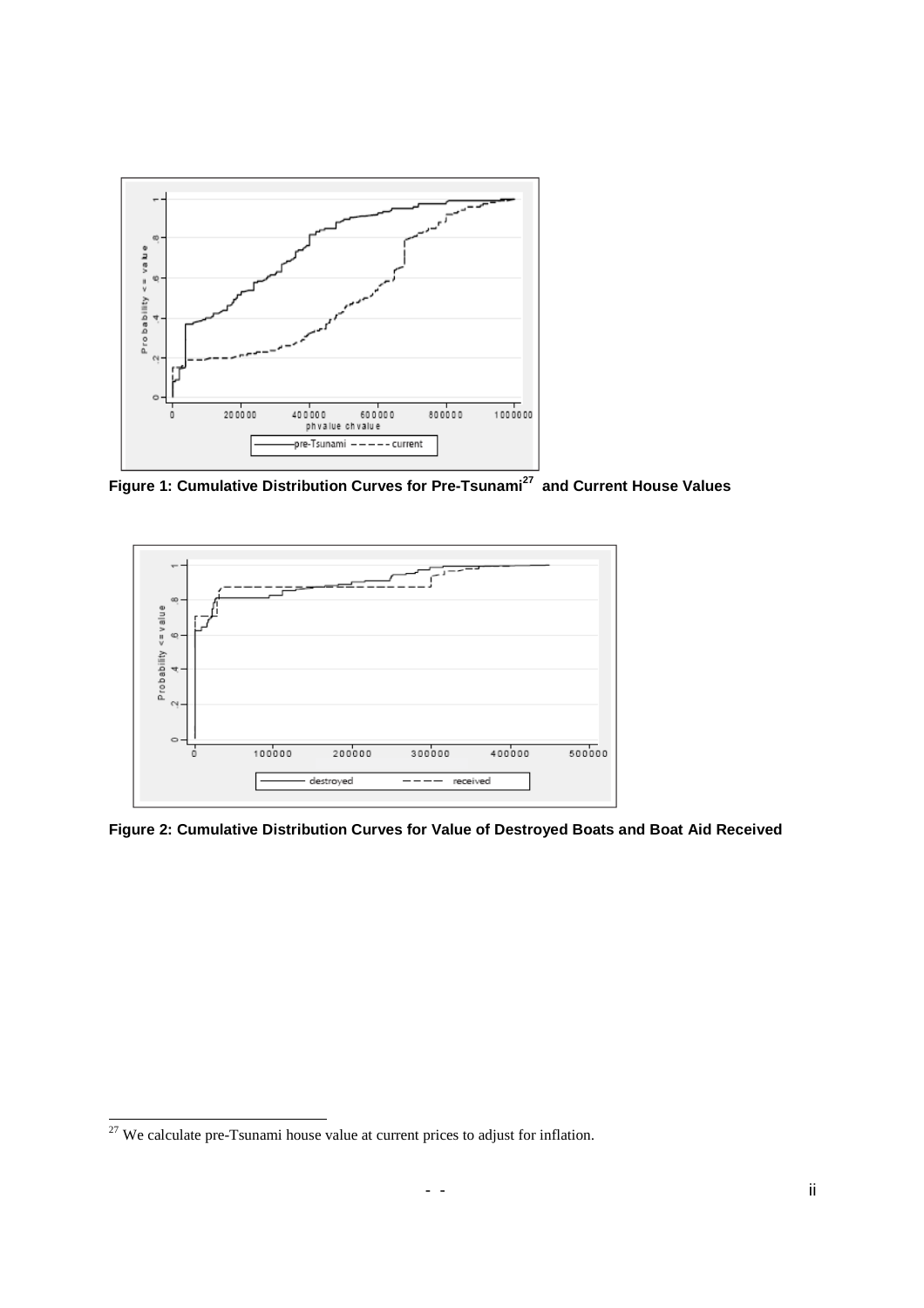

**Figure 3: Cumulative Distribution Curves for Current and Pre-Tsunami Boat Values**<sup>28</sup>



**Figure 4: Cumulative Distribution Curves for Pre-Tsunami Total Asset Value<sup>29</sup> and Current Total Asset Value<sup>30</sup>**

<sup>&</sup>lt;sup>28</sup> We calculate pre-Tsunami boat value at current prices to adjust for inflation.

<sup>&</sup>lt;sup>29</sup> We add up the value of the pre-Tsunami house and the value of the pre-Tsunami boat to calculate the total pre-Tsunami asset value in pre-Tsunami period and at present.

<sup>&</sup>lt;sup>30</sup> We add up the value of the current house and the value of the current boat to calculate the total current asset value in the pre-Tsunami period and at present.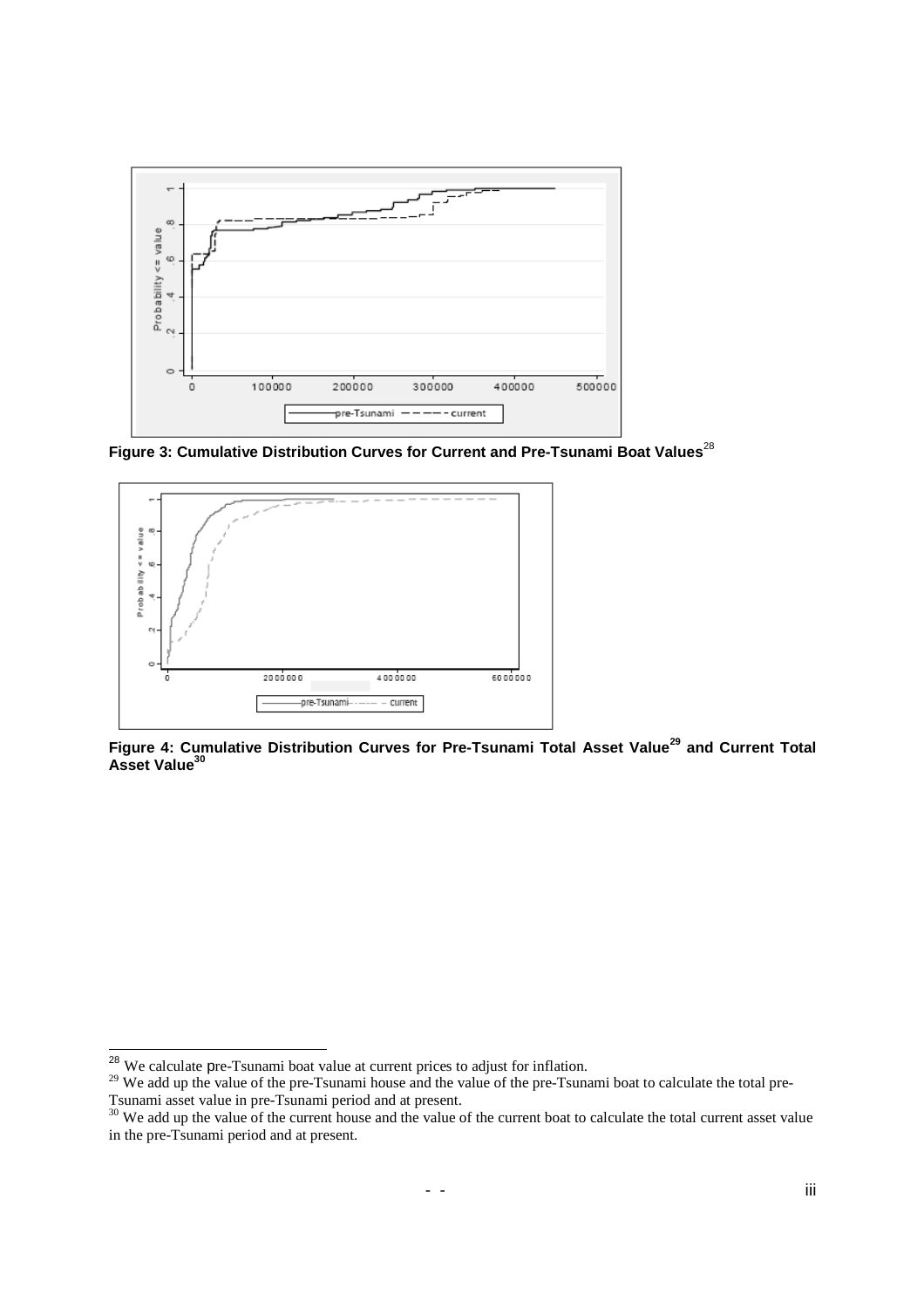

**Figure 5: Lorenz Curves for Pre-Tsunami (hv[2004]) and Current House Values (hv[2008]** 



**Figure 6: Lorenz Curves for Current Value of Destroyed Boat (bvd[2004]) and Boat Aid Received (bvd[2008])**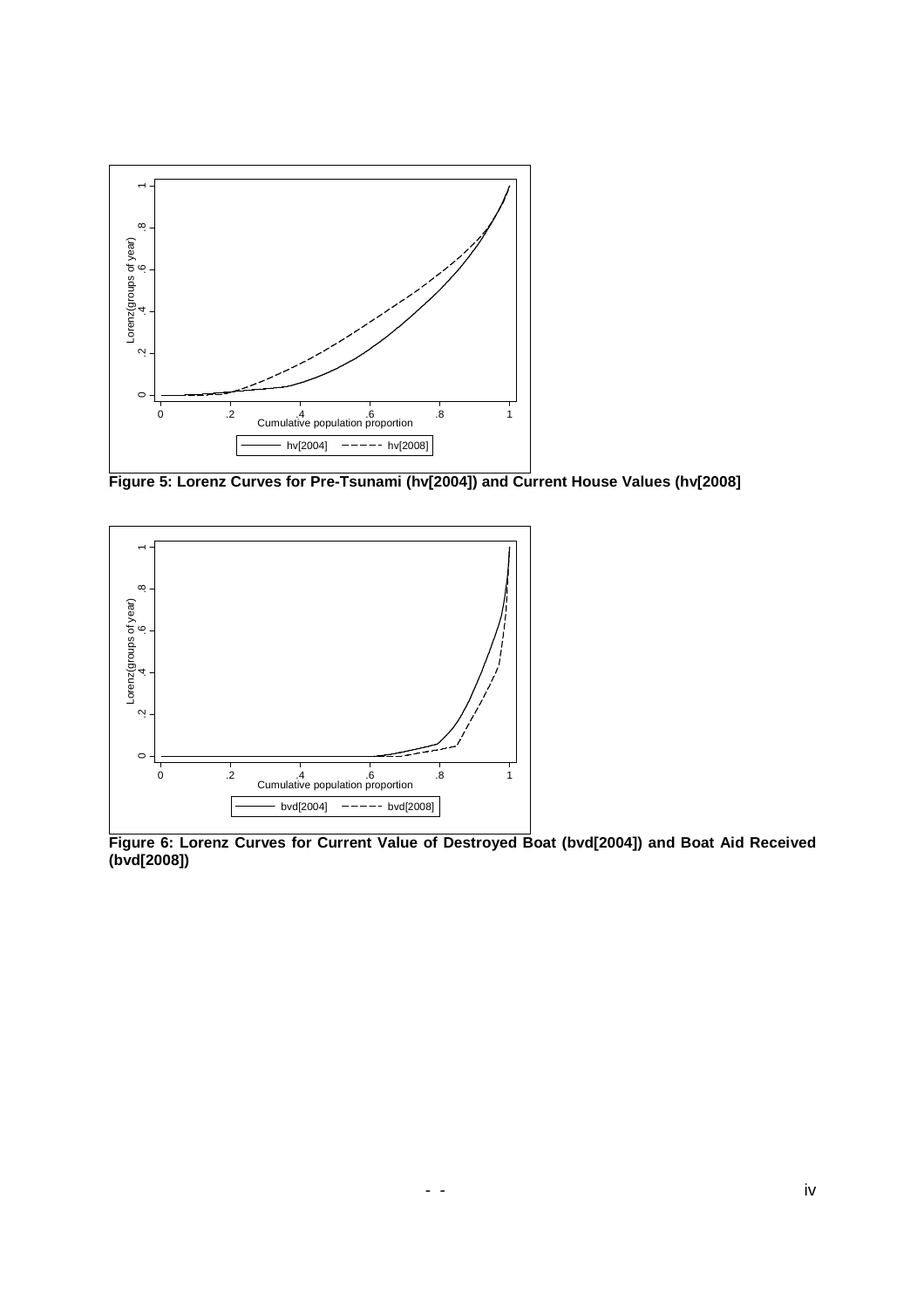

**Figure 7: Lorenz Curves for Pre-Tsunami (bv[2004] ) and Current Boat Values(bv[2008])** 



**Figure 8: Lorenz Curves for Pre-Tsunami<sup>31</sup> (bv[2004] ) and Current Boat Values (bv[2008])** 

 $31$  Boat prices are not depreciated according to age of boats.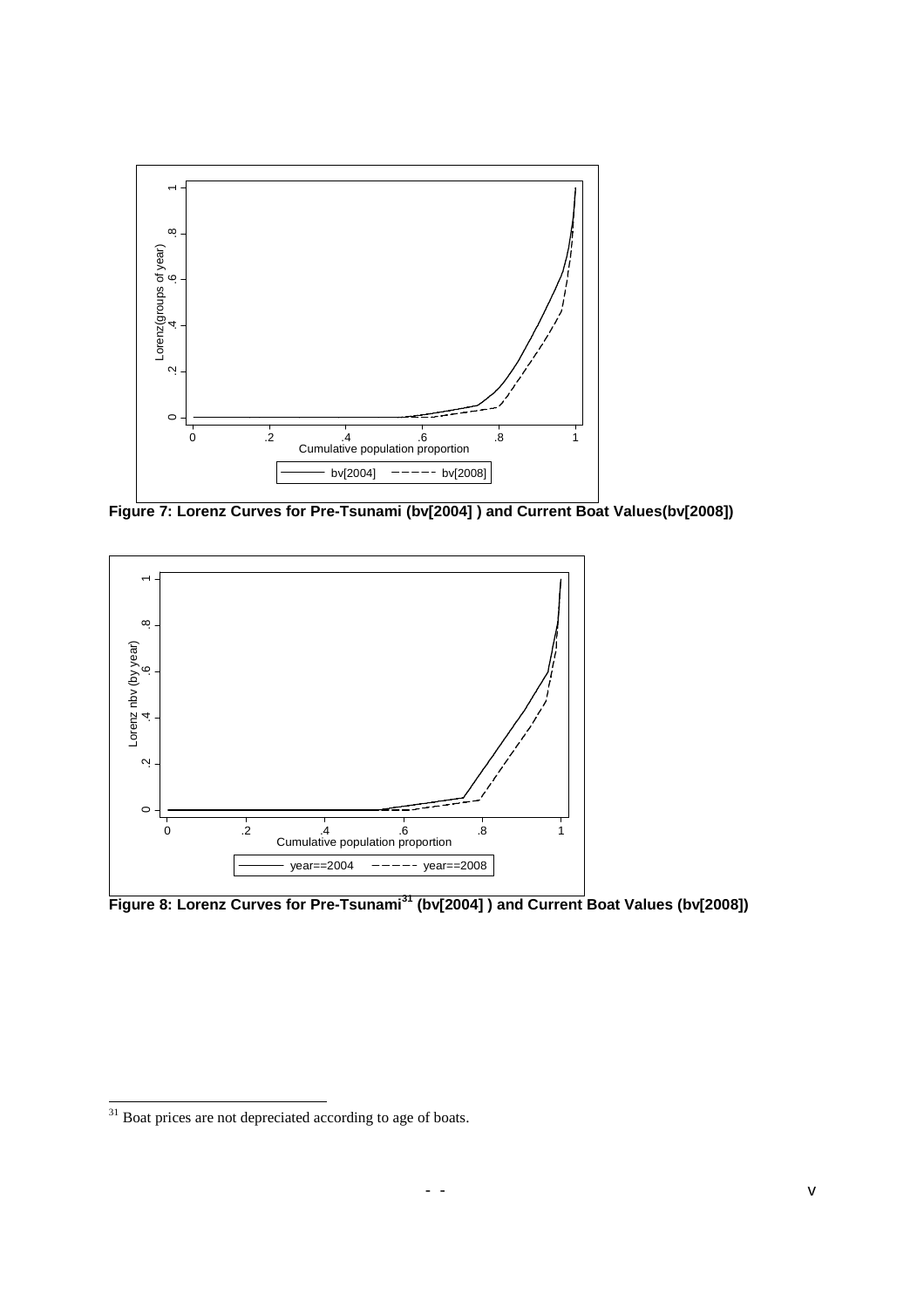

**Figure 9: Lorenz Curves for Pre-Tsunami (2004) Total Asset Value and Current (2008) Total Asset Value** 

|                   | TWEE TO DRILLE DESCRIPTION THE TRADUITOR DAI TO JUNIOR DI DUMP DIODROCIONO |            |                              |                                         |
|-------------------|----------------------------------------------------------------------------|------------|------------------------------|-----------------------------------------|
| <b>District</b>   | No of DS Divisions                                                         | No of GNDs | No of Households<br>Selected | No of Focus group<br><b>Discussions</b> |
| Galle             | 2                                                                          | 6          | 60                           | 2                                       |
| Matara            |                                                                            | 3          | 30                           |                                         |
| Hambantota        |                                                                            | 3          | 30                           |                                         |
| <b>Batticaloa</b> | 4                                                                          | 12         | 120                          | $\overline{2}$                          |
| Ampara            | 2                                                                          | 6          | 60                           |                                         |
| Trincomalee       | 3                                                                          | 9          | 90                           | 2                                       |
| Total             | 13                                                                         | 39         | 390                          | 9                                       |

**Table 1: Sample Selection for the Household Survey and Focus Group Discussions** 

|  |  |  | Table 2: Descriptive Statistics of the Household Survey Data (n=396) |  |  |  |
|--|--|--|----------------------------------------------------------------------|--|--|--|
|--|--|--|----------------------------------------------------------------------|--|--|--|

| <b>Variable Name</b>                 | <b>Mean</b> | Std. Dev. |
|--------------------------------------|-------------|-----------|
| <b>Housing Damage</b>                |             |           |
| Fully damaged                        | 0.71        | 0.45      |
| Partially damaged                    | 0.29        | 0.45      |
| Sources of Housing Aid <sup>32</sup> |             |           |
| Through the government               | 0.64        | 0.48      |
| NGOs/Donors                          | 0.63        | 0.48      |
| Local private sector                 | 0.03        | 0.16      |
| Community-based organizations        | 0.03        | 0.16      |
| Households' own contribution         | 0.05        | 0.32      |

 $32$  Most of the households had received housing aid from two sources, for example, from the government and NGOs.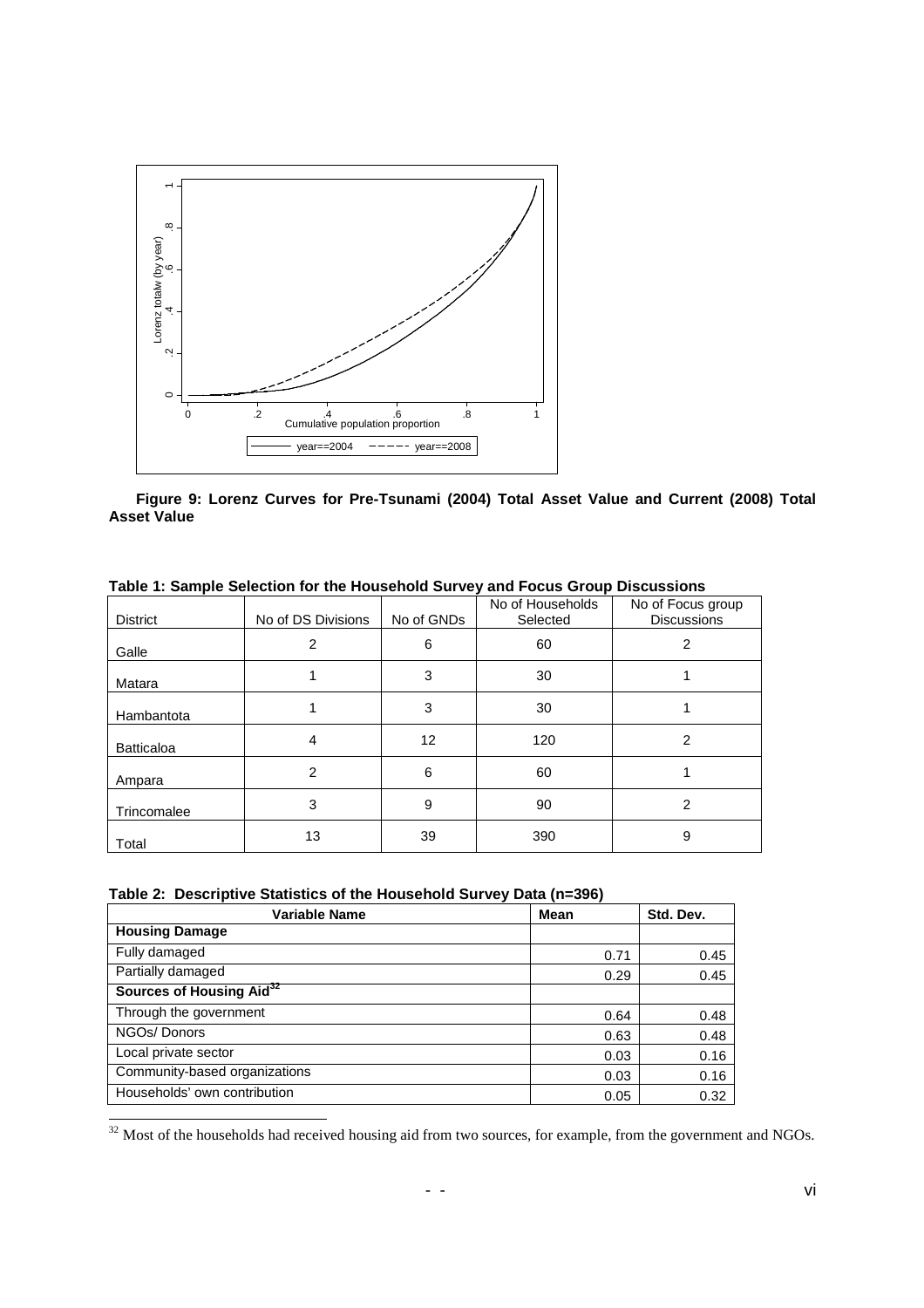| <b>Current Housing Situation</b>                                     |           |           |
|----------------------------------------------------------------------|-----------|-----------|
| Rebuilt                                                              | 0.51      | 0.50      |
| Relocated                                                            | 0.40      | 0.49      |
| Rebuilt and relocated                                                | 0.03      | 0.17      |
| Neither rebuilt or relocated                                         | 0.06      | 0.23      |
| <b>Pre-Tsunami Housing Quality</b>                                   |           |           |
| Permanent                                                            | 0.65      | 0.48      |
| Temporary                                                            | 0.28      | 0.45      |
| <b>Current Housing Quality</b>                                       |           |           |
| Permanent                                                            | 0.83      | 0.38      |
| Temporary                                                            | 0.04      | 0.18      |
| <b>House Ownership</b>                                               |           |           |
| Current house owner                                                  | 0.87      | 0.34      |
| Pre-Tsunami house owner                                              | 0.93      | 0.25      |
| Recipient of housing aid                                             | 0.82      | 0.38      |
| <b>House Values</b>                                                  |           |           |
| Current house value                                                  | 570088.2  | 487089.0  |
| Pre-Tsunami house value                                              | 265555.1  | 250297.8  |
| <b>Boats</b>                                                         |           |           |
| <b>Boat Damage</b>                                                   |           |           |
| Fully damaged                                                        | 0.39      | 0.49      |
| Partially damaged                                                    | 0.06      | 0.25      |
| Not damaged                                                          | 0.01      | 0.10      |
| Did not own a boat                                                   | 0.53      | 0.50      |
| <b>Sources of Boat Aid</b>                                           |           |           |
| Through the government                                               | 0.05      |           |
| NGOs/ Donor agencies                                                 | 0.25      |           |
| Private or community-based organizations                             | 0.01      |           |
| <b>Boat Ownership</b>                                                |           |           |
| Current boat owner                                                   | 0.38      | 0.49      |
| Pre-Tsunami boat owner                                               | 0.46      | 0.50      |
| Recipient of boat aid                                                | 0.31      | 0.46      |
| Pre-Tsunami boat owner if boat was destroyed                         | 0.39      | 0.49      |
| <b>Boat Values</b>                                                   |           |           |
| Current boat value                                                   | 122444.20 | 381358.50 |
| Pre-Tsunami boat value (at current prices)                           | 82595.96  | 197159.10 |
| Amount of boat aid received                                          | 99703.03  | 362778.90 |
| Current value of the destroyed boat                                  | 63498.33  | 168395.70 |
| <b>Household Characteristics</b>                                     |           |           |
| Gender of the Household Head (Male)                                  | 0.96      | 0.20      |
| Age of the household head                                            | 45.42     | 12.24     |
| Square of age                                                        | 2212.6    | 1181.7    |
| Level of Education of the Household Head <sup>33</sup>               |           |           |
| $=$ 1 if the household head has completed primary level of education |           |           |
| but not secondary level                                              | 0.19      | 0.39      |

 $33$  We considered household heads with less than primary level education as the base.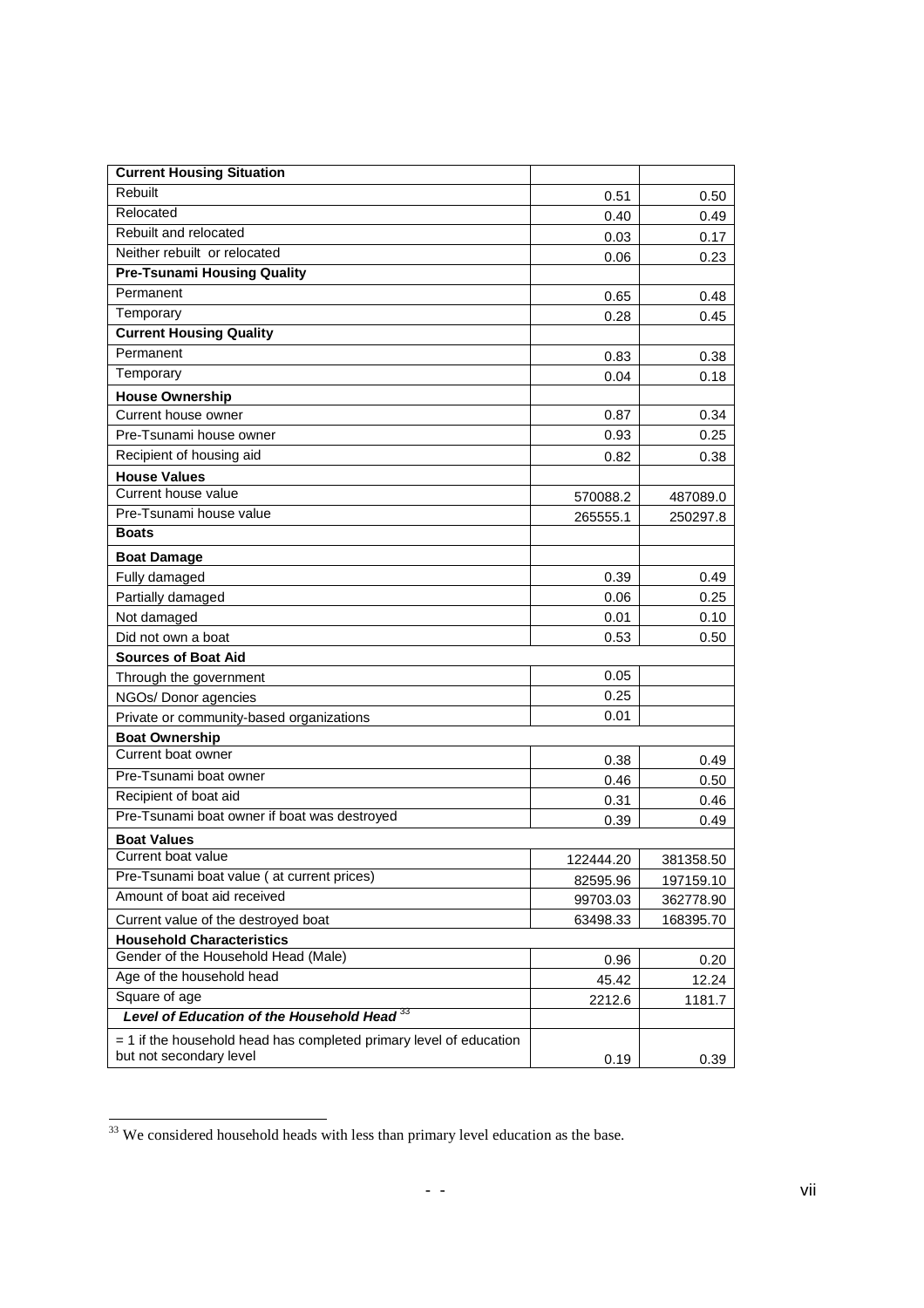| $=$ 1 if the household head has secondary or more than a<br>secondary level education | 0.51 | 0.50 |
|---------------------------------------------------------------------------------------|------|------|
| <b>Damage to Household Members</b>                                                    |      |      |
| $=$ 1 if the household experienced death of a family member due to                    |      |      |
| Tsunami                                                                               | 0.12 | 0.33 |
| $=$ 1 if a family member injured due to Tsunami                                       | 0.11 | 0.31 |
| <b>Households Access to Social Networks</b>                                           |      |      |
| $=$ 1 if head of the household was a member of a community-based                      |      |      |
| organization before Tsunami                                                           | 0.64 | 0.48 |
| $=$ 1 if head of the household was a member of a fishery cooperative                  |      |      |
| before Tsunami                                                                        | 0.53 | 0.50 |

#### **Table 3: Pre-Tsunami and Current House Ownership**

|             |       | <b>Current House Owner</b> |            |            |  |
|-------------|-------|----------------------------|------------|------------|--|
|             |       | Yes                        | No         | Total      |  |
| Pre-Tsunami | Yes   | 339<br>(92%)               | 30<br>(8%) | 369<br>93% |  |
| House Owner | No    | 4<br>(15%)                 | 23<br>85%  | 27<br>7%   |  |
|             | Total | 343<br>87%                 | 53<br>13%  | 396        |  |

Pearson chi $2(1) = 128.8600$  Pr = 0.000 Fisher's exact = 0

#### **Table 4: Pre-Tsunami house ownership and Housing Aid Received**

|                            |       | <b>Housing Aid Received</b> |                    |        |  |  |
|----------------------------|-------|-----------------------------|--------------------|--------|--|--|
| Pre-Tsunami<br>House owner |       | Yes                         | No                 | Total  |  |  |
|                            | Yes   | 322                         | 47                 | 369    |  |  |
|                            |       | (87%)                       | (13%)              | 93%    |  |  |
|                            | No    | 3                           | 24                 | 27     |  |  |
|                            |       | (11%)                       | (89%)              | 7%     |  |  |
|                            | Total | 325                         | 71                 | 396    |  |  |
|                            |       | 82%                         | 18%                |        |  |  |
| Dograph $\frac{10(4)}{2}$  | 00.4E | $D_r = 0.000$               | $Fishark$ avec $-$ | $\sim$ |  |  |

Pearson chi $2(1) = 99.15$  Pr = 0.000 Fisher's exact = 0

#### **Table 5: Changes in Boat Ownership ( pre-Tsunami and Current)**

|                   |       | <b>Current Boat Owner</b> |              |            |  |  |
|-------------------|-------|---------------------------|--------------|------------|--|--|
|                   |       | Yes                       | No           | Total      |  |  |
| Pre-Tsunami       | Yes   | 109<br>59%                | 75<br>41%    | 184<br>46% |  |  |
| <b>Boat Owner</b> | No    | 42<br>20%                 | 170<br>80.2% | 212<br>54% |  |  |
|                   | Total | 151<br>38%                | 243<br>62%   | 396        |  |  |

Pearson chi2(1) =  $64.9099$  P value = 0.000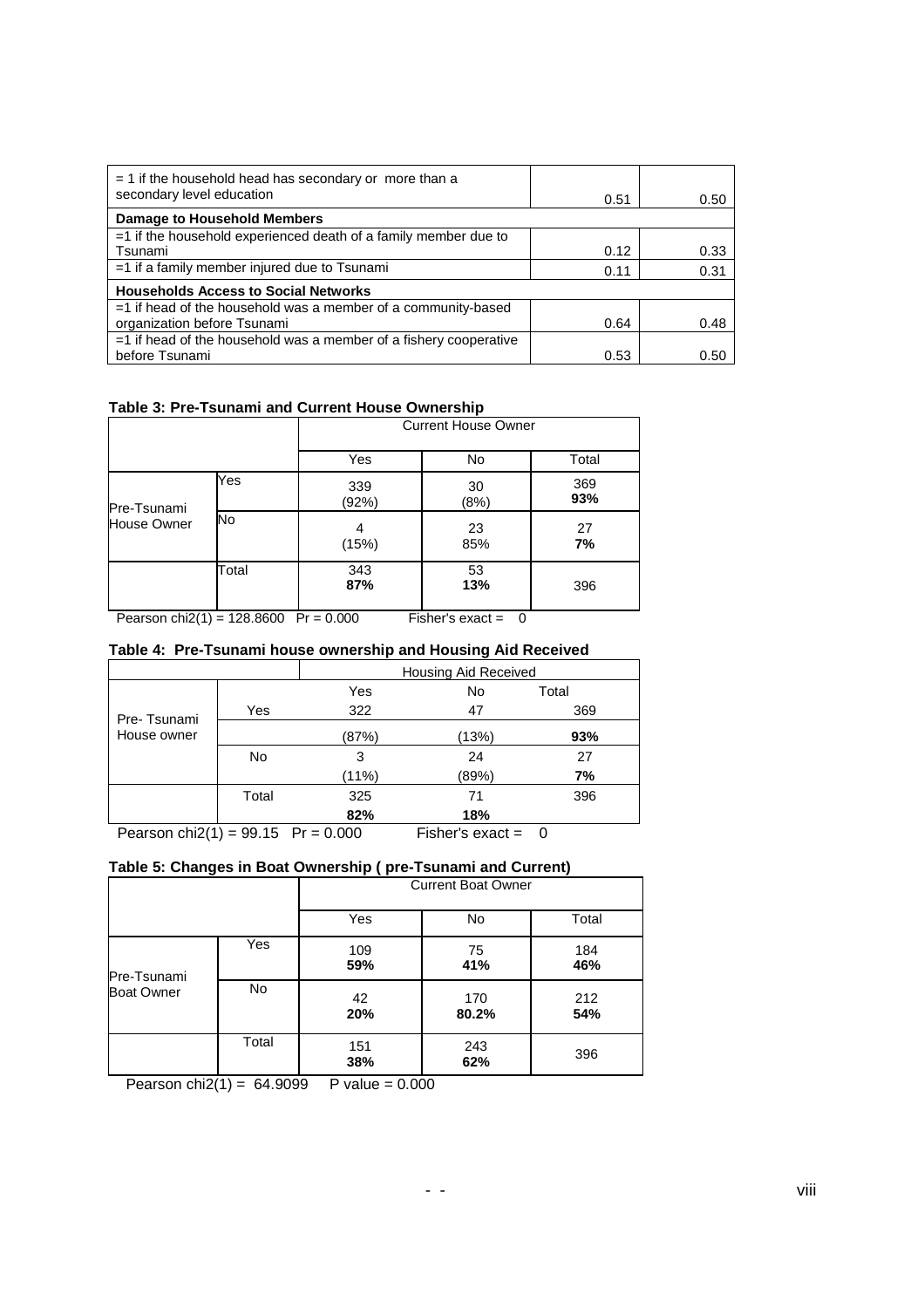|                       |           | Aid Received |            |            |
|-----------------------|-----------|--------------|------------|------------|
|                       |           |              | No         | Total      |
|                       |           |              |            |            |
|                       | Yes       | 74<br>48%    | 80<br>52%  | 154<br>39% |
| <b>Boat Destroyed</b> | <b>No</b> | 49<br>20%    | 193<br>80% | 242<br>61% |
|                       | Total     | 123<br>31%   | 273<br>69% | 396        |

Pearson chi2(1) =  $33.9765$  Pr = 0.000

#### **Table 7: Results of the Empirical Models – Housing (n=396)**

|                                   |                                | Probit Model                  | <b>Tobit Model</b>                      |                                                                                     |                                                                                       |
|-----------------------------------|--------------------------------|-------------------------------|-----------------------------------------|-------------------------------------------------------------------------------------|---------------------------------------------------------------------------------------|
| Dependant Variable                | Recipient<br>of Housing<br>Aid | Current<br>House<br>Ownership | Current<br>House<br>Value <sup>34</sup> | <b>Current House</b><br>Value<br>(Rebuilt<br>Households) <sup>35</sup><br>$n = 202$ | <b>Current House</b><br>Value<br>(Relocated<br>Households) <sup>36</sup><br>$n = 160$ |
| Model                             | $\mathbf{1}$                   | 2                             | 3                                       | $\overline{\mathbf{4}}$                                                             | 5                                                                                     |
|                                   | <b>Marginal Effects</b>        |                               |                                         | Marginal Effects at Observed Censoring Rate                                         |                                                                                       |
| Pre-house<br>Ownership            | $0.77***$<br>(0.080)           | $0.79***$<br>(0.080)          |                                         |                                                                                     |                                                                                       |
| Pre-Tsunami Land<br>Ownership     | 0.046<br>(0.049)               | 0.054<br>(0.041)              |                                         |                                                                                     |                                                                                       |
| Pre-Tsunami<br><b>House Value</b> |                                |                               | $0.21***$                               | $0.26**$                                                                            | $-0.06$                                                                               |
| Male                              | 0.023<br>(0.096)               | 0.007<br>(0.073)              | $-62092.18$                             | $-13626.41$                                                                         | -38389.61                                                                             |
| Age                               | 0.0003<br>(0.0087)             | $-0.003$<br>(0.066)           | 6407.87                                 | 11412.90                                                                            | 8936.73                                                                               |
| <b>Primary Education</b>          | $-0.1078$<br>(0.073)           | $-0.012$<br>(0.047)           | 7361.09                                 | 46899.37                                                                            | -115707.33                                                                            |
| Secondary & Above<br>Education    | $-0.017$<br>(0.047)            | 0.026<br>(0.046)              | 21843.36                                | 43608.76                                                                            | $-80151.37$                                                                           |
| Dead                              | $-0.044$<br>(0.064)            | $-0.036$<br>(0.056)           | -91763.65*                              | $-63951.13$                                                                         | -48927.59                                                                             |
| Injured                           | $-0.009$<br>(0.07)             | $-0.027$<br>(0.062)           | -106732.57*                             | -79131.96                                                                           | -116795.73                                                                            |
| Membership of a<br>CBO            | $0.087**$<br>(0.041)           | $0.094**$<br>(0.035)          | 42885.23                                | $-19401.88$                                                                         | 125790.72**                                                                           |
| Matara                            | $-0.348*$<br>(0.203)           | $-0.286$<br>(0.19)            | -160249.56                              | -215179.84**                                                                        | $-115711.10$                                                                          |
| Hambantota                        | $-0.217$<br>(0.222)            | $-0.016$<br>(0.146)           | 506936.60**<br>$\star$                  | 572209.40***                                                                        | 391730.37***                                                                          |
| Trincomalee                       | $-0.48**$<br>(0.155)           | $-0.21$<br>(0.135)            | $-96125.44$                             | -73841.76                                                                           | $-27244.44$                                                                           |
| <b>Batticaloa</b>                 | $-0.327**$<br>(0.137)          | $-0.247**$<br>(0.115)         | 33050.4                                 | 17335.66                                                                            | 41055.65                                                                              |
| Ampara                            | $-0.484***$                    | $-0.26$                       | 28260.5                                 | 13306.14                                                                            | $-7554.69$                                                                            |

 $\overline{a}$  $34$  53 left-censored observations at current house value $\le$  =0 and 343 uncensored observations

 $35$  14 left-censored observations at current house value  $\leq$  0 and 188 uncensored observations

 $36$  21 left-censored observations at current house value  $\leq$  0 and 139 uncensored observations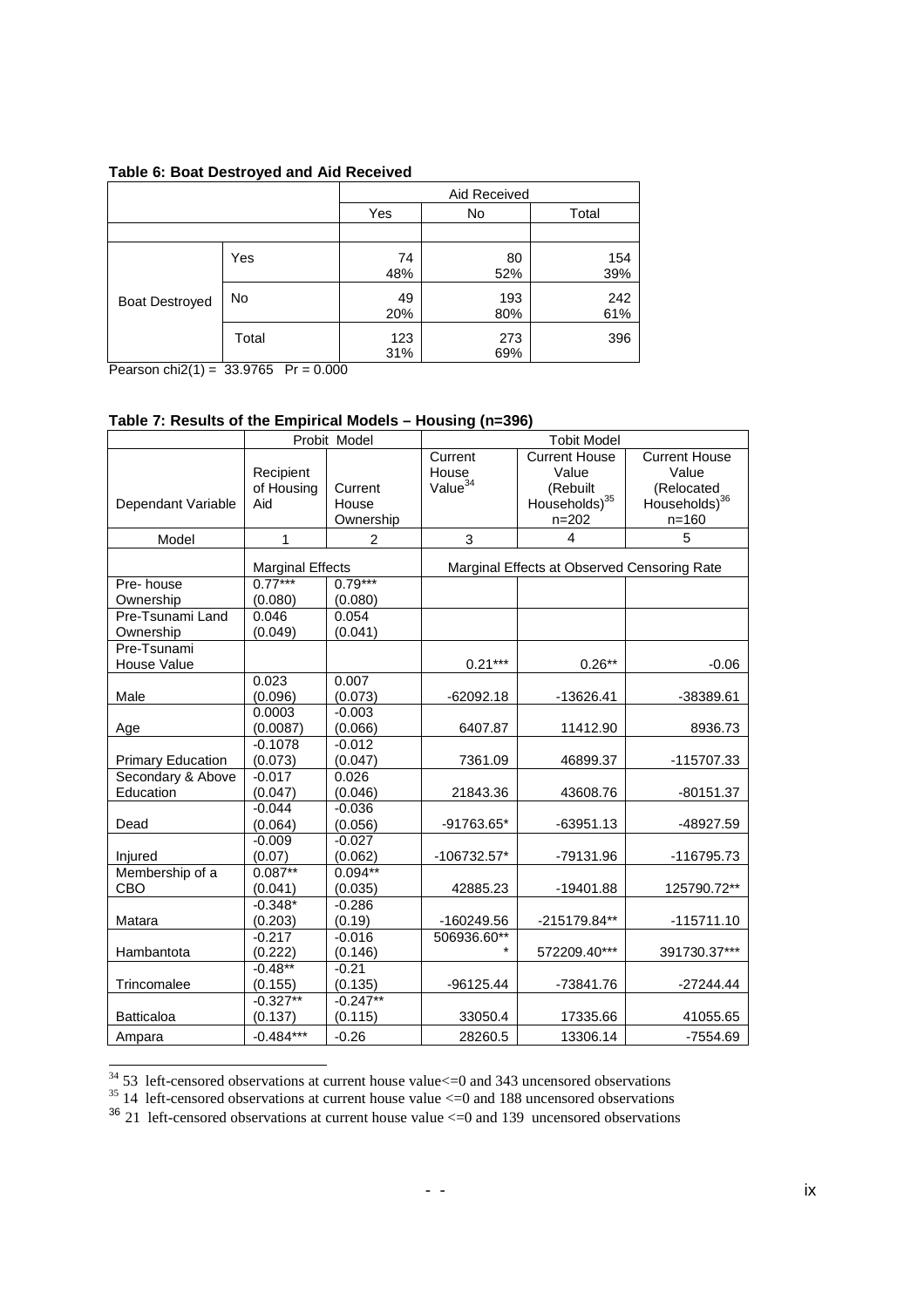|                                                                              | (0.169) | (0.152) |  |  |
|------------------------------------------------------------------------------|---------|---------|--|--|
|                                                                              |         |         |  |  |
| ***,**,* denote significance at the 1, 5, and 10 percent levels respectively |         |         |  |  |

#### **Table 8: Results of the Empirical Models – Boats (n=396)**

|                                               | <b>Marginal Effects</b>     |                                  | <b>Marginal Effects</b>                                        |                                                                        |
|-----------------------------------------------|-----------------------------|----------------------------------|----------------------------------------------------------------|------------------------------------------------------------------------|
|                                               | Probit                      |                                  | Tobit                                                          |                                                                        |
| Model                                         | 1                           | $\overline{2}$                   | 3                                                              | 4                                                                      |
| Dependant Variable                            | Recipient<br>of Boat<br>Aid | <b>Current Boat</b><br>Ownership | <b>Boat Aid Received</b><br>(Conditional on<br>Being Censored) | Current Boat Value <sup>37</sup><br>(Conditional on Being<br>Censored) |
| Pre-Tsunami Boat Owner who                    | $0.26***$                   |                                  |                                                                |                                                                        |
| lost Boat                                     | (0.05)                      |                                  |                                                                |                                                                        |
|                                               |                             | $0.38***$                        |                                                                |                                                                        |
| Pre-Tsunami Boat Owner                        |                             | (0.05)                           |                                                                |                                                                        |
| Current Value of the Destroyed<br><b>Boat</b> |                             |                                  | $0.42***$                                                      |                                                                        |
| Current Value of the pre-<br>Tsunami Boat     |                             |                                  |                                                                | $0.48***$                                                              |
|                                               | 0.03                        | $-0.06$                          |                                                                |                                                                        |
| Male                                          | (0.13)                      | (0.145)                          | 33634.29                                                       | -27552.83                                                              |
| Age                                           | 0.00<br>(0.01)              | $-0.002$<br>(0.014)              | $-2945.09$                                                     | $-21.49$                                                               |
|                                               | 0.04                        | 0.04                             |                                                                |                                                                        |
| Primary                                       | (0.08)                      | (0.086)                          | 23575.58                                                       | 31859.76                                                               |
|                                               | $-0.12*$                    | $-0.09$                          |                                                                |                                                                        |
| Secondary & Above                             | (0.06)                      | (0.069)                          | -58066.79                                                      | -43892.62                                                              |
|                                               | $-0.08$                     | $-0.14***$                       |                                                                |                                                                        |
| Dead                                          | (0.07)                      | 0.06908                          | -41500.45                                                      | -39144.62                                                              |
|                                               | 0.01                        | 0.07                             |                                                                |                                                                        |
| Injured                                       | (0.08)                      | (0.088)                          | 16377.38                                                       | 34096.46                                                               |
|                                               | $0.11***$                   | $0.11*$                          |                                                                |                                                                        |
| Member of a Fishery Cooperative               | (0.05)                      | (0.055)                          | 55270.59*                                                      | 48451.10*                                                              |
|                                               | 0.03                        | 0.08                             |                                                                |                                                                        |
| Matara                                        | (0.12)                      | (0.129)                          | 47704.20                                                       | 77188.18                                                               |
|                                               | $-0.07$                     | 0.039                            |                                                                |                                                                        |
| Hambantota                                    | (0.10)                      | (0.1257)                         | $-5607.81$                                                     | 28382.76                                                               |
|                                               | $-0.08$                     | 0.05                             |                                                                |                                                                        |
| Trincomalee                                   | (0.08)                      | (0.01)                           | -38881.56                                                      | 7943.31                                                                |
| <b>Batticaloa</b>                             | $0.16*$<br>(0.09)           | $0.16*$<br>(0.092)               | 56355.24                                                       | 47148.27                                                               |
|                                               | $-0.06$                     | $-0.025$                         |                                                                |                                                                        |
| Ampara                                        | (0.09)                      | (0.1055)                         | -42123.13                                                      | -43819.98                                                              |

\*\*\*,\*\*,\* denote significance at the 1, 5, and 10 percent levels respectively

#### **Annexure 1 - Valuation of Houses**

1

The following section describes how the study valued houses. However, these values may not be the market prices of such houses. The study calculates the total cost of building a house based on indicators (data) from the baseline and follow-up survey. The actual price of such houses may be different according to location, access to infrastructure, the distance to sea and many other factors which the study has not taken into consideration. We value both pre-Tsunami and current houses at 2008 prices.

 $37$  245 left-censored observations at current house value  $\leq$  0 and 151 uncensored observations.